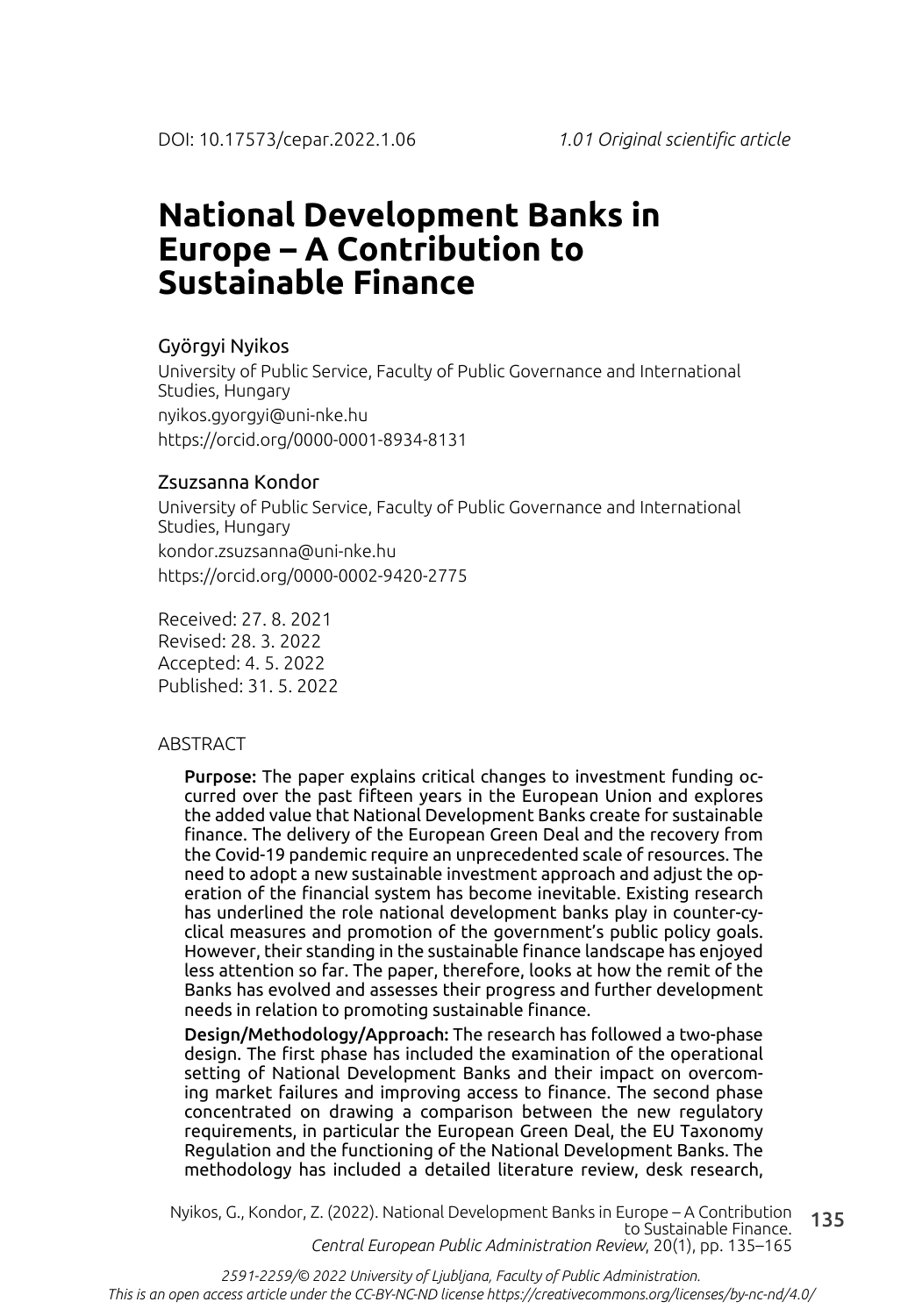data collection and re-assessment of earlier surveys, which has been used for prescriptive comparative analysis and cluster analysis.

Findings: The paper concludes that National Development Banks, despite their common goals and mandates, demonstrate important variations in terms of government involvement in strategic direction and decisionmaking and the Banks' actual contribution to national policy goals. The outcome confirms the hypothesis that recent changes to the EU strategic and regulatory framework only require minor amendments to the direction of NDB investments. Their original setup and objectives are already in accordance with the new expectations and they invest mostly in economic sectors that the new taxonomy system classifies as sustainable.

Practical Implications/ Originality/Value: This is important for the scholarly discourse on the essential conditions for sustainable finance. Meanwhile, the results provide usable guidance for development banks/funding agencies in Europe, too. The paper offers a solid ground for continued explorations of the European financial sector, whereas the recently adopted Digital Finance Package could further widen the agenda of the research direction.

*Keywords: development banks, public finance, sustainable finance, EU taxonomy*

*JEL G18, G28, H54*

# 1 Introduction

Finance supports the economy by providing funding for economic activities, thus promoting economic growth. Typically, investment decisions are based on the assessment of several factors. However, those related to environmental and social considerations are often not sufficiently taken into account, since such risks are likely to materialise over a longer time horizon. It is important to recognise that integrating longer-term sustainability interests in investments makes economic sense and does not necessarily lead to lower returns for the investors<sup>1</sup>.

The financial and economic crisis brought inter alia development banks back to the spotlight. Development banks can provide long-term finance, the takeup for which is further facilitated by the lower level of returns these banks pose as a requirement. This is the most challenging, and at the same time, probably also the most valuable role for development banks. As part of the economic policy toolkit devised to overcome cyclical and structural difficulties in economies, these banks complement the financial systems through improving their functioning and bolstering economic resilience. Interest in development banking to promote growth and boost investment has recently increased, particularly in Europe (Nyikos, 2016). National development banks are government-owned financial institutions using public sources that provide financing for economic development; therefore public finance rules and corresponding implementing specificities have to be applied.

1 COM(2018) 97 final, p. 2.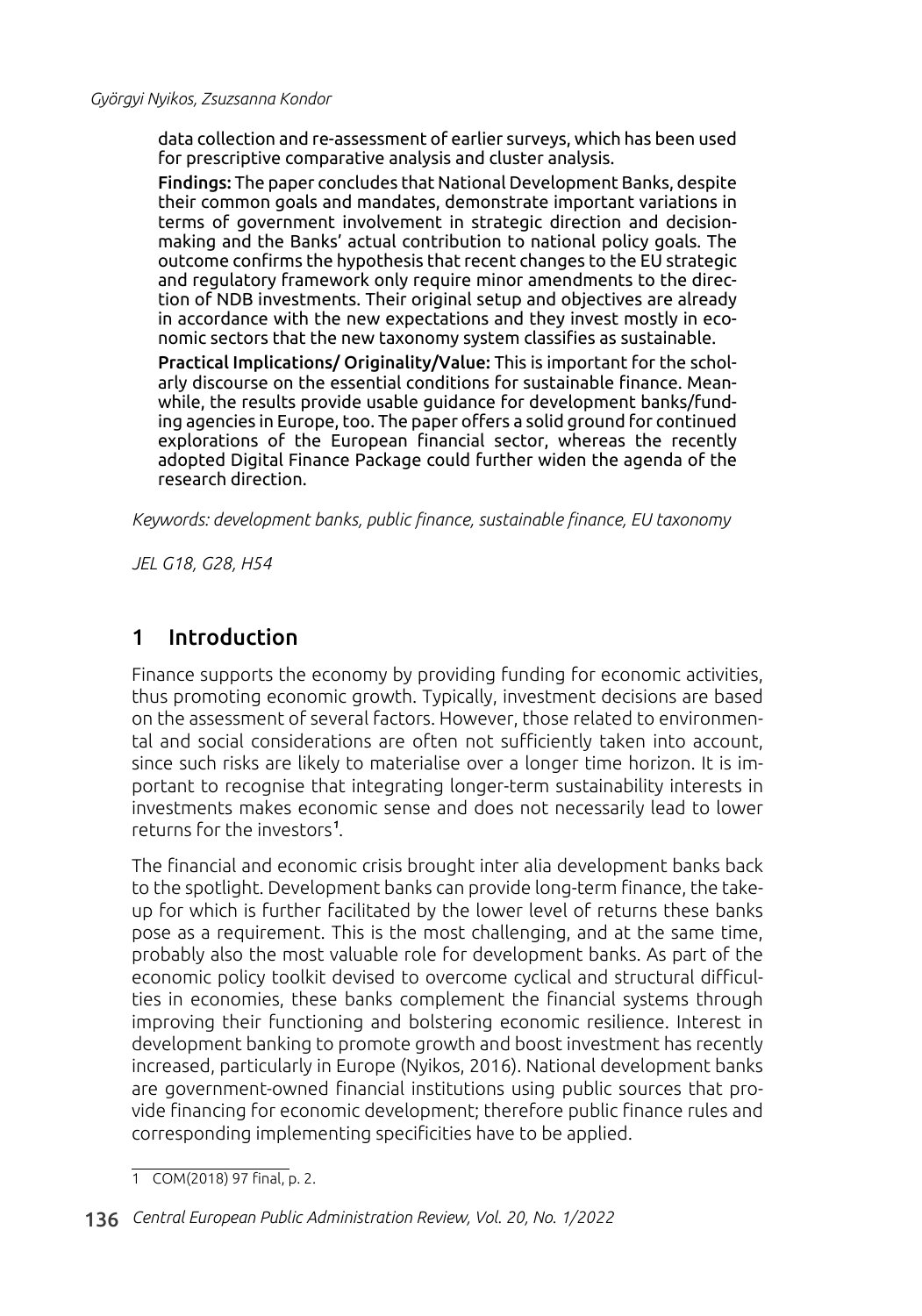Additionally, the financial system is being reformed to address the lessons of both the financial crisis and the present COVID pandemic. This transformative process can form part of the solution towards a more sustainable economy. There is a general consensus that for achieving meaningful sustainable development the current public funding arrangements have proven insufficient. A more strategic use of these funds is needed to leverage private sector investment. Reorienting public and private capital towards more sustainable investments requires a radical shift in the workings of the financial system. Due to the risks presented by global environmental forces such as climate change, the scope of operations and responsibility of financial institutions have altered significantly.

This paper explores the operation of national development banks in Europe and assesses the effects of the adoption of the European Green Deal and the EU Taxonomy Regulation on their functioning. The paper provides a solid literature review in the area of development banking and building on this background explores and summarises the development banking concept, as well as its public policies promoting sustainable development. Previous studies examined different aspects of the operations of state-owned financial institutions. However, little attention has been given so far to assessing the extent their investments are sustainable, in accordance with the new goals laid down in the EU strategies and regulations. Our paper hypothesizes that the part development banks play in financing sustainable investments on the one hand derives directly from the credit rationing theory and on the other hand from their role to reduce the financing gap for those economic agents/projects which are generally excluded by the mainstream financial institutions. The first research question seeks responses for whether the European NDBs should significantly change their strategic goals in order to harmonise with the recently adopted EU strategic documents on sustainable finance or their original setup and objectives do guarantee accordance with the new expectations. The second research question concerns the impact of the European Taxonomy regime. The paper analyses how the new legal obligations pose challenges and increase complexity to the operational context for NDBs and whether the banks need to significantly change the direction of their investments. Our hypothesis states that for the most part NDBs, by their function, have already been financing sustainable investments. They invest mostly in the economic sectors which the new taxonomy system classifies as sustainable. Nevertheless, we assume that their functioning needs to be further streamlined to better align with the new conditions.

# 2 Literature review

Sustainability and the transition to a low-carbon, more resource-efficient and circular economy are key factors to ensuring the long-term competitiveness of the EU economy. Sustainability has long been at the heart of the European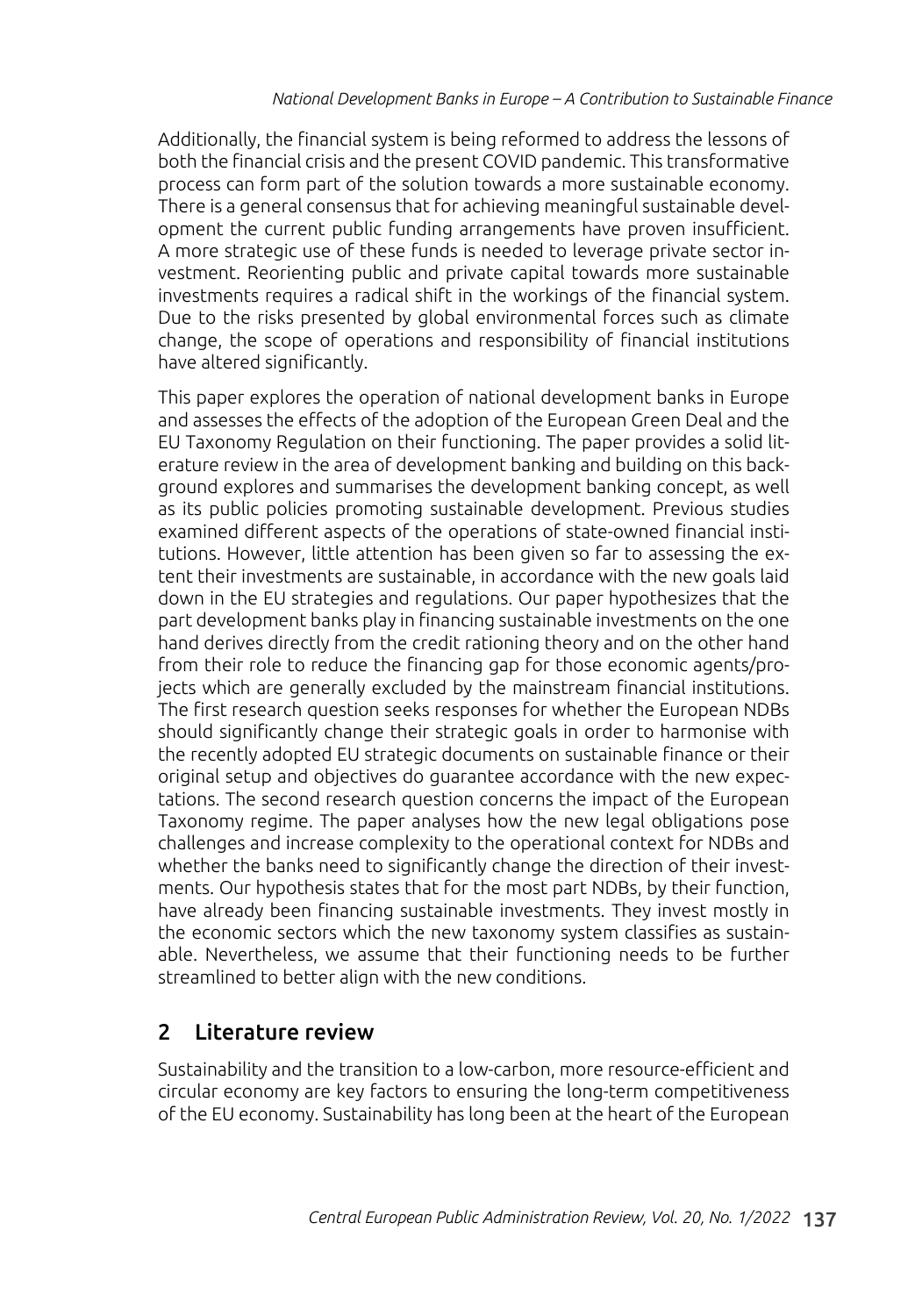Union project and the EU Treaties give recognition to its social and environmental dimensions<sup>2</sup>.

Academic literature on state-owned financial institutions has essentially focused on examining their financial performance (e.g., Micco et al., 2007). State-owned financial institutions, a larger category to which national development banks belong, generally have a lackluster track record in order to preserve their financial solvency and good credit ratings, reduce high arrear ratios, as well as to stay adaptable to changing market conditions (Mian, 2003; Berger et al., 2005; Lin and Zhang, 2009). Also direct government ownership of banking institutions is correlated with increased corruption (Barth, Caprio Jr. and Levine, 2004). Studies (e.g., La Porta et al., 2002) have concluded that poorly performing state-owned banks can hinder financial sector development, particularly in low-income countries, mainly as governance problems lead to failure of institutions and misallocation of resources. On the other hand, in high-income economies, as a study of German banks from 1995 to 2007 concluded, state-owned banks are more stable, although less profitable than commercial banks (Beck et al., 2009).

The majority of scholarly publications do not distinguish between the different types of state-owned financial institutions. Only a few studies articulate the consideration that development banks are not for-profit organizations and therefore comparisons with private sector institutions on purely financial terms might not be appropriate (Lazzarini, 2015; Sanderson, 2013; Griffith-Jones, 2016; Acharia et al., 2011). Development banks - which are practically present in all countries - have been an important instrument of governments to promote economic growth by providing credit and a wide range of advisory and capacity building programmes to households, small and medium enterprises, and even large private corporations, whose financial needs are not sufficiently served by private commercial banks or local capital markets. Development banks have successfully adhered to their mandates in a financially sustainable way (Thorne and Toit, 2009). During the crises, development banks appear to be more resilient when the economy slows down (Frigerio and Vandone, 2018) and most have assumed a counter-cyclical role by scaling up their lending operations precisely when private banks experienced temporary difficulties in granting credit to the private sector (De Luna-Martínez and Vicente, 2012; Farkas, 2018). Griffith-Jones et al. (2012) and Ocampo et al. (2012) provide empirical evidence for the counter-cyclical response of regional and multilateral development banks, whilst Luna Martinez and Vicente (2012) and Brei and Schlarek (2013) illustrate evidence for the counter-cyclical role national development banks play. Development banks can serve as focal points for regional and subregional cooperation (Józsa, 2016; Rácz 2019), thus promoting economic integration (Bloch, 1968). Wruuck (2015). It is worth noting that not only there were many European national development banks engaged in counter-cyclical activities, but they also launched financial activities additional to their original scope. In recent years, the valuable function that

<sup>2</sup> See, among others, art. 3.3 of the Treaty on the European Union (TEU) and the role of environmental and social issues in international cooperation (art. 21 TEU).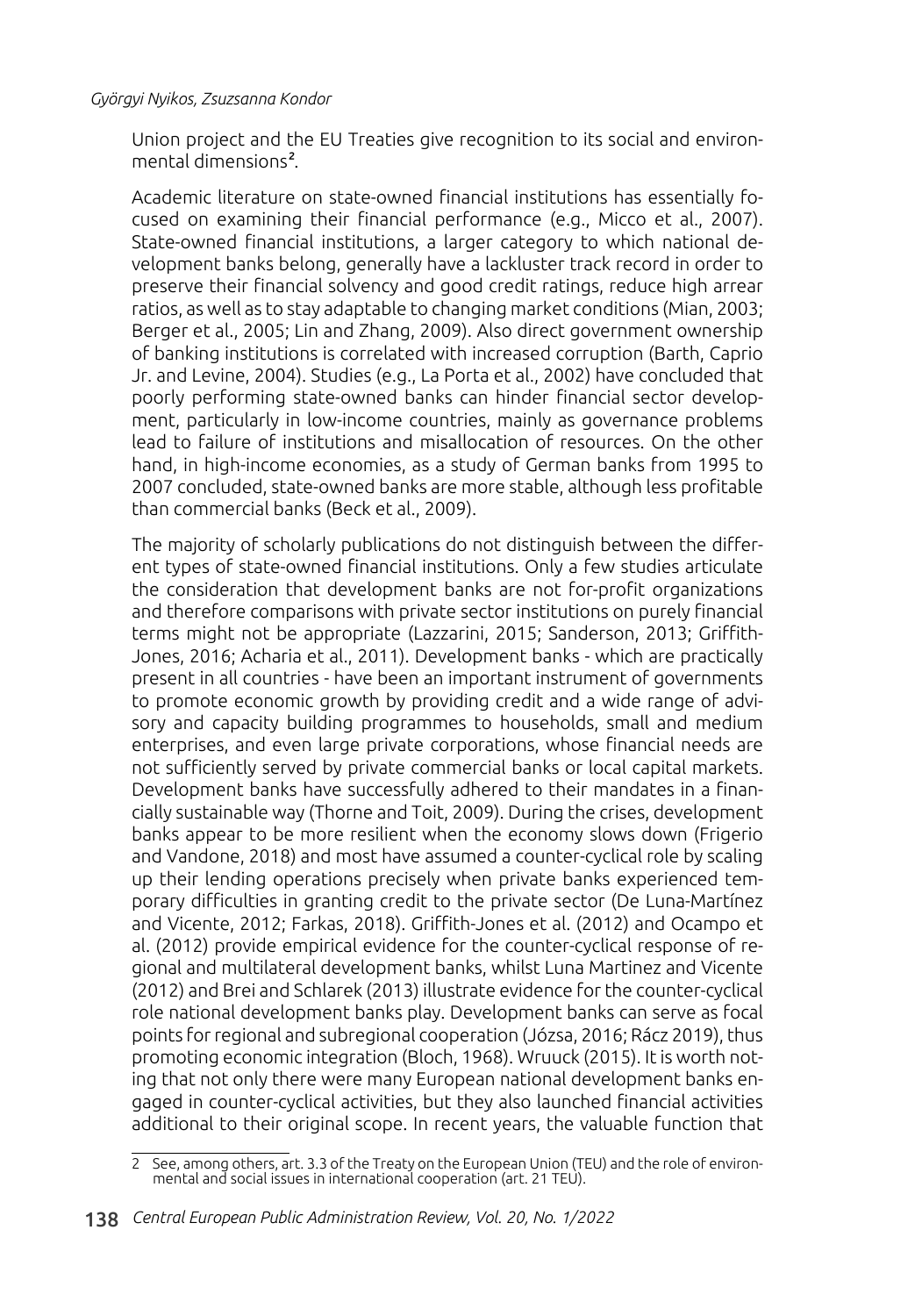national, regional and multilateral development banks can and indeed frequently satisfy has received a growing recognition (Griffith-Jones and Cozzi, 2015). National promotional banks carry particular weight in peripheral countries (Feil and Feij, 2021). Furthermore, policy-makers have become aware of the increased potential of national promotional banks for providing countercyclical funding in times of financial and economic distress (Boitan, 2016).

The so-called pro-market activism model acknowledges that development banks could play a key role in developing specialized knowledge as well as offering tools to ease access to finance, whereas working closely with the private sector. When professionally managed and independent, development banks are well suited to detect un- or under-served market niches and fill the gaps. Understanding the goals and activities of development banks is the important approach associated to the theory of market failures (Stiglitz and Weiss, 1981; Stiglitz,1990). It argues that market failures in financial markets are likely to be endemic as these markets are particularly information intensive; consequently information imperfections and asymmetries as well as incomplete contracts carry a more important and disruptive impact than in other economic sectors. Several commentators (e.g. Ferraz et al, op cit; Kregel, 1988; Wray, 2009) argue that the preference which both investors and banks give to liquidity occasion the limitations of credit supply in the economy. There may even persist a lack of credit for investments despite the operation of well-developed national and international financial systems. Market failure necessitates government intervention (Culpeper, 2012).

Bank credit could serve as an important driver of economic growth to the extent that banks owned by development banks are involved in the process of providing credit to the private sector. They could pursue multiple economic development activities, with diversified scope and focus, targeting a broad base of customers or specific types of clients, such as SMEs or start-ups (Nyikos et al., 2020a, 2020b). Moreover, they could be engaged with infrastructural projects that are regarded as growth-related (Béres et al., 2019).

Development banks also seek to generate positive development impacts, among others social and environmental benefits. Development banks are perceived to be by definition socially responsible institutions (Kundid Novokmet and Rogošić, 2017.) They have been instrumental in easing access to a range of flexible services and financing options including assistance to capacity building. In 2014, commitments of international development institutions amounted to 33% of the total climate finance flows (Buchner et al., 2015).

However, in the light of the European strategic plans (see especially the European Green Deal, Sustainable Europe Investment Plan, Renewed Strategy on Sustainable Finance) calculations of the European Commission<sup>3</sup> reveal a significant financing gap to materialize in the near future. According to esti-

<sup>3</sup> To achieve EU climate and energy targets by 2030, Europe has to close a yearly investment gap of almost EUR 180 billion. The estimate is an annual average investment gap for the period 2021 to 2030, based on PRIMES model projections used by the European Commission in the Impact Assessment of the Proposal of the Energy Efficiency Directive (2016), <http:// eur-lex.europa.eu/legal-content/EN/TXT/?qid=1483696687107&uri=CELEX:52016SC0405>.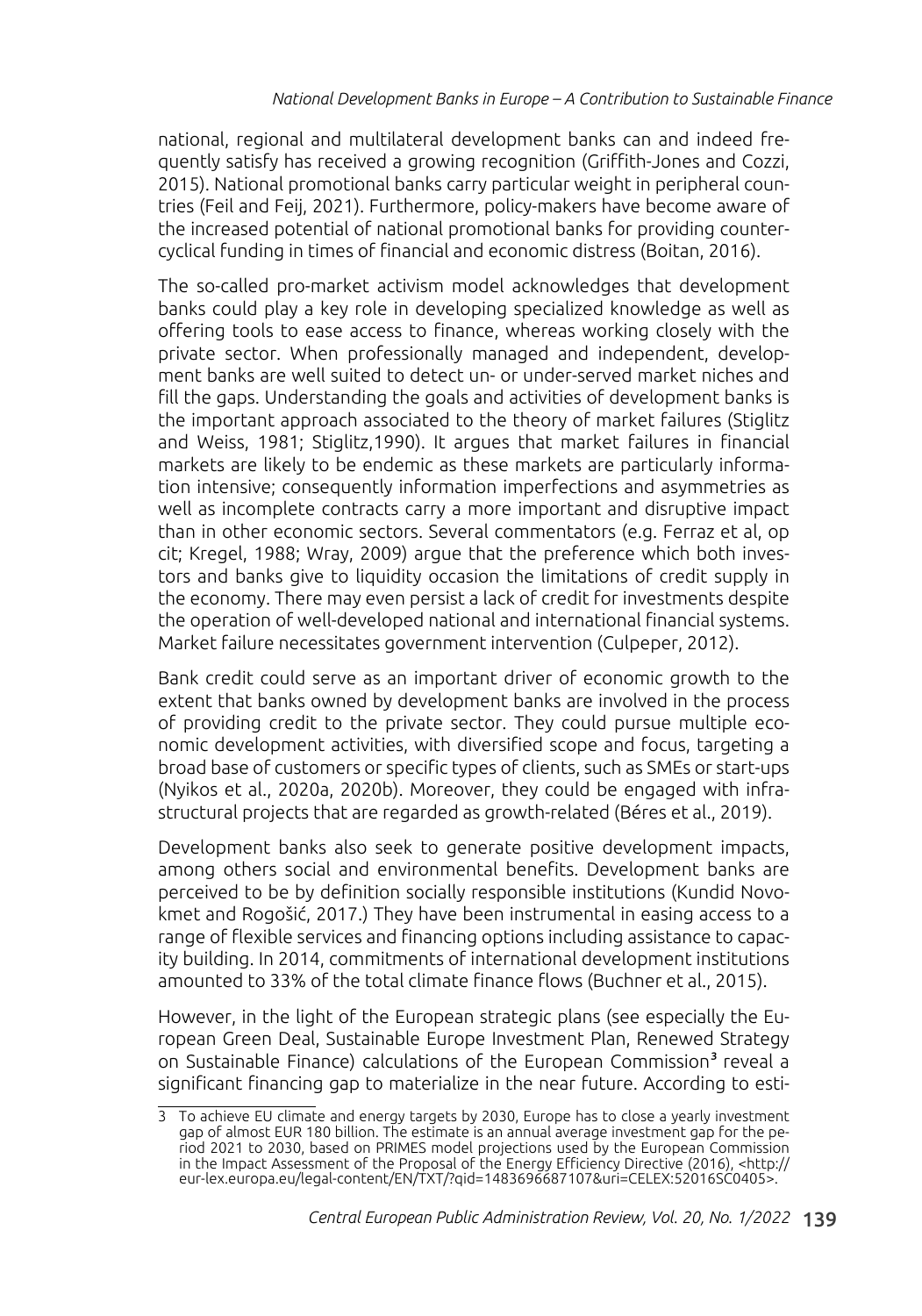mates from the European Investment Bank (EIB), the overall investment gap in transport, energy and resource management infrastructure is even greater, the sum reaches an astounding annual amount of EUR 270 billion<sup>4</sup>. The current regime of development banking in the EU is conditioned by constraints, guidance stemming from the integration process and the specific insertion of Member States in the European political economy (Mertens et al., 2021). However, it rests on a market-supporting, "promotional" understanding of development banking tasks and this approach has important consequences for the contemporary debates over public investment in the European Union, and in particularly the contribution of NDBs to the European Green Deal objectives.

# 3 Data and methods

Scientific literature underlines the need for applying an integrated approach when undertaking an assessment in the financial sector (Creane et al., 2004; Worrell, 2014), whereas giving adequate attention to institutional factors (Ang, 2008) has received growing recognition, too. This approach is particularly relevant to our assessment bearing in mind the complexity of the remit and operation of European NDBs. Our research questions and hypothesis aimed to evaluate how the practice and operation of the European NDBs are in line with the new sustainable approach and conditions prescribed by the new European Taxonomy law.

The first research question concerns the choice if the European NDBs should significantly change their strategic goals to harmonise with the above mentioned, recently adopted EU strategic documents on sustainable finance or their original setup and objectives do guarantee accordance with the new expectations. Our first hypothesis states that for the most part NDBs, by their function, have already been financing sustainable investments.

With the second question we focus on whether the European Taxonomy regulation implies a major challenge and more complex operational context for NDBs; if they need to significantly change the direction of their investments. Our second hypothesis assumes that NDBs invest mostly in the economic sectors which the new taxonomy system classifies as sustainable. However, their business models will need to be further adapted and refined.

We have confirmed these hypotheses through a combination of different research methodologies including data analysis and clustering.

The information collection and validation processes have relied on the results of two previously employed, comprehensive surveys and a variety of sources offering new data, including European regulations, policy documents, websites of supervisors and financial institutions as well as their annual reports. A strong emphasis has been placed on confirming if the results of the questionnaires are still relevant. Qualitative research tools have been strategically de-

<sup>4</sup> See EIB, 'Restoring EU competitiveness', 2016. The estimate, until 2020, includes investments in modernising transportation and logistics, upgrading energy networks, increasing energy savings, renewables, improving resource management, including water and waste.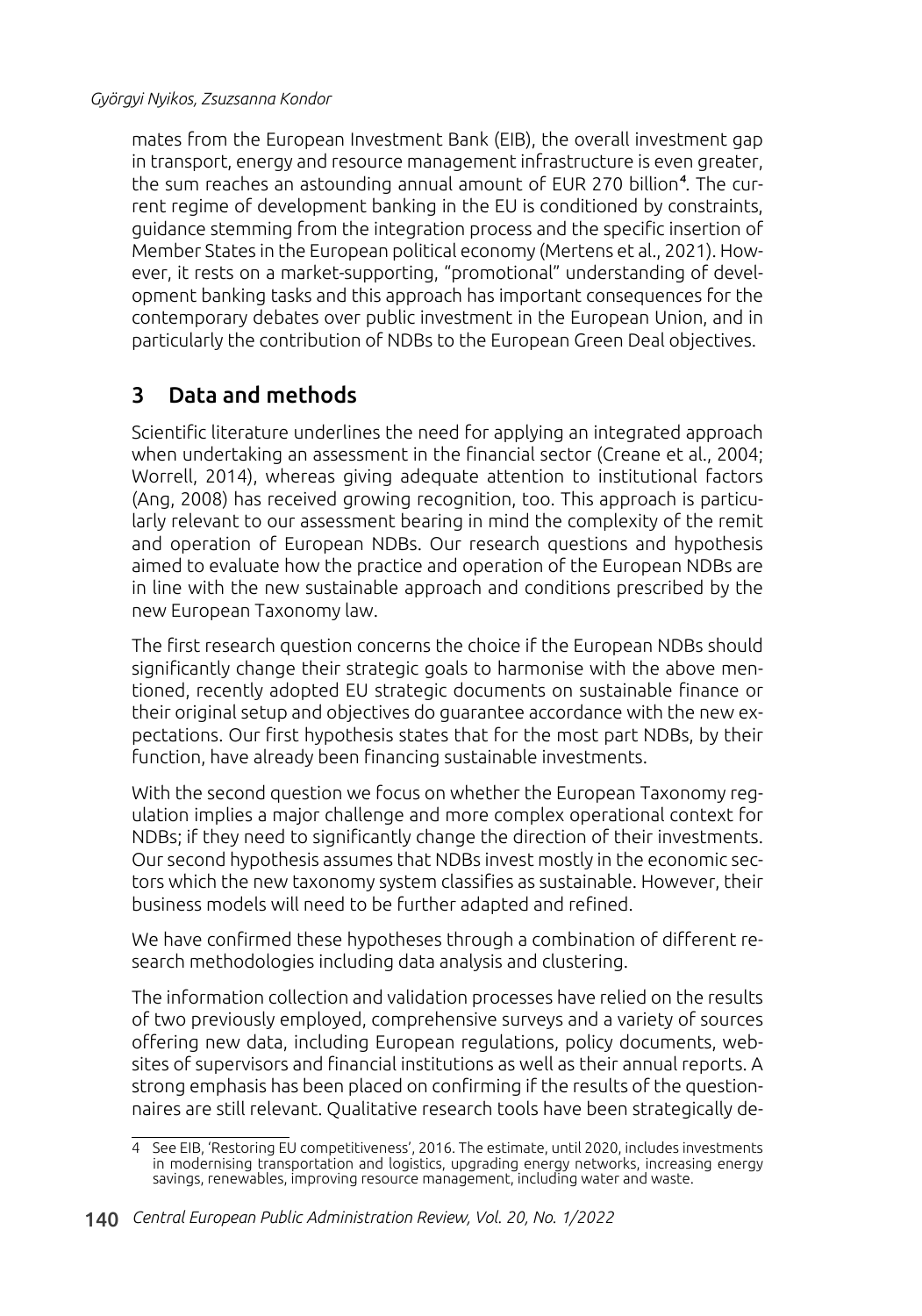signed (Mason, 2017). The surveys have employed the standardized questioning approach (Groves et al., 2009) which is particularly useful for cross-country enquiries; research questions have been devised based on a pre-set, solid conceptual framework (Miles and Huberman, 2019). In line with scholarly observations (Bell, 1996) they have also eased generalizations. One survey was based on a questionnaire comprising 138 questions that the World Bank had prepared with input from the World Federation of Development Financing Institutions (WFDFI). This questionnaire was sent to the 230 members of the WFDFI in 2017, and 64 responses were received. The second survey was based on a questionnaire with 46 questions that the author had prepared, embracing scientific literature findings on the importance of question design (Converse, 1986; Fowler, 1995) and was sent to the 18 European Development Banks and Promotional Financial Institutions in 2016. All of them responded (Survey questions see in Appendix). The elaboration of this comprehensive survey originally served a different research project, aimed at mapping European financial instruments managed by NDBs (Nyikos, 2016, 2017). However, this unique, manually collected dataset has proven most useful for examining the extent to which the investment activities of national development banks are in line with EU taxonomy requirements and rules.

The research approach attempts to understand the environment applicable to European NDBs in terms of their objectives, activities, investments, products, and services with a special view to their involvement in sustainable finance. Partially based on the macro-framework<sup>5</sup> for the successful functioning of development banks (Thorne and Toit, 2009) the paper evaluates the strategic goals and key functions of NDBs in order to learn whether there is a need for further initiatives to better harmonisation with the European strategic sustainable objectives and the EU taxonomy regulations.

The latter will have a decisive impact on the EU economy, dictating specific requirements for reaching the six environmental objectives<sup>6</sup>, and implying that economic activities are qualified based on the NACE<sup>7</sup> system<sup>8</sup>.

As detailed information on the current investments of the NDBs for NACE categorization has not been available, the study analyses the investment-related information which was obtained via the survey with contributions from 18 European NDBs.

<sup>5</sup> The framework sets out principles for six dimensions of development banking: enabling environment, mandate, regulation and supervision, governance and management, financial sustainability, and performance assessment.

<sup>6</sup> Climate change mitigation, climate change adaptation, sustainable use and protection of water and marine resources, transition to a circular economy, pollution prevention and control, and protection and restoration of biodiversity and ecosystems.

<sup>7</sup> Nomenclature des Activités Économiques dans la Communauté Européenne

<sup>8</sup> NACE codes were used as a framework to capture all economic sectors, and hence almost all economic activities. In the qualification system the defined Macro-Sectors are as follows: Agriculture, Forestry and Fishing; Mining and Quarrying; Manufacturing; Electricity, Gas, Steam, and Air Conditioning Supply; Water Supply and Waste Management; Construction; Information and Communication. Within each NACE Macro-Sector, 72 economic activities are identified as eligible environmentally. However, certain economic activities are not directly covered by NACE codes although some of these are important for climate change mitigation and adaptation. Therefore, some topics are identified as a cross-cutting activity for both climate change mitigation and adaptation.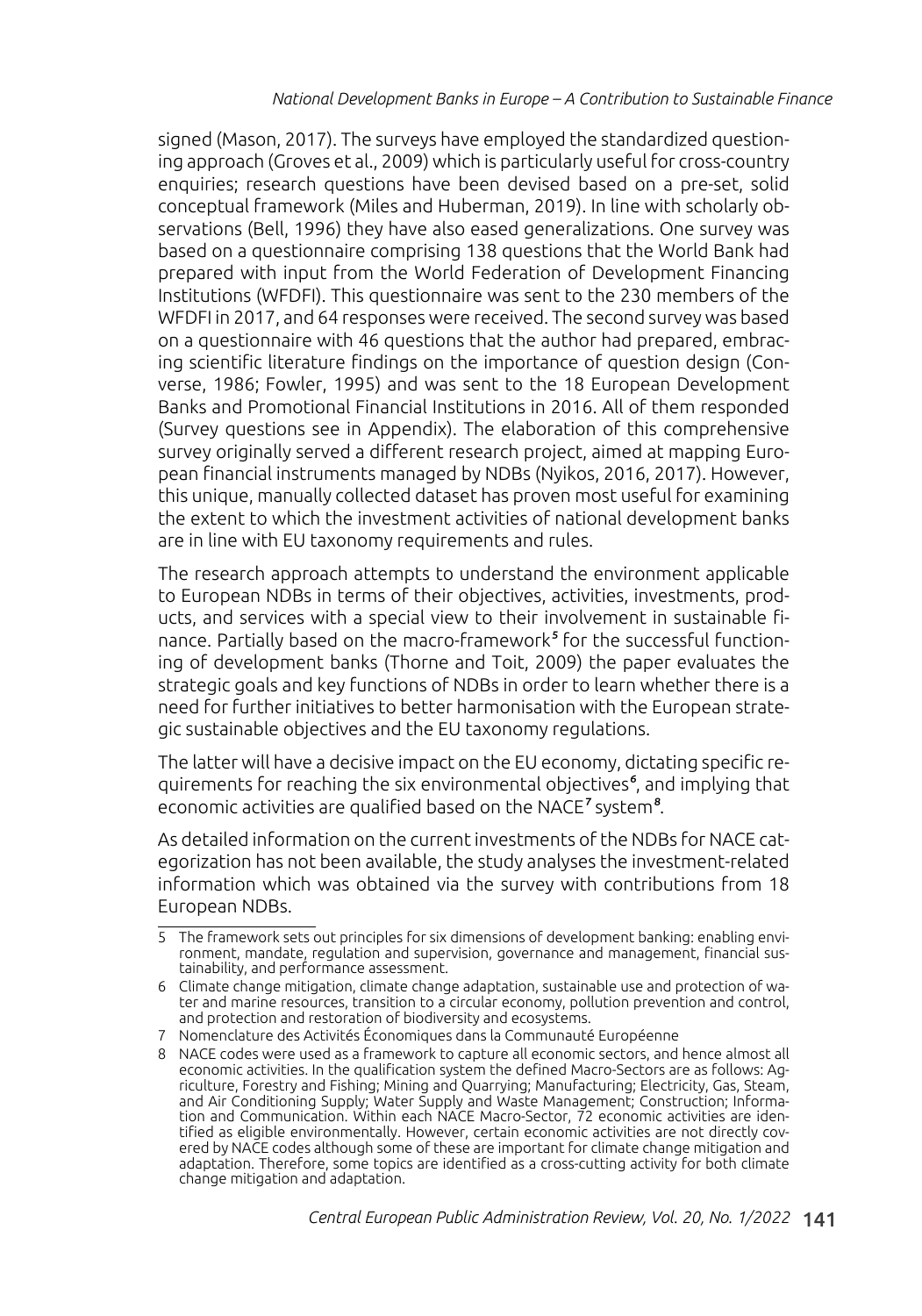### Table 1: Summarized research relevant data of European NDBs from the survey

|                                                                                                 | <b>CMZRB</b>                   | <b>KFW</b>                    | <b>BPI</b><br>France          | AWS   | ICO                           | <b>BGK</b>                    | <b>SZRB</b>                   | <b>MFB</b>                    | <b>HBOR</b>                    |
|-------------------------------------------------------------------------------------------------|--------------------------------|-------------------------------|-------------------------------|-------|-------------------------------|-------------------------------|-------------------------------|-------------------------------|--------------------------------|
| Country                                                                                         | CZ                             | DE                            | <b>FR</b>                     | AT    | ES                            | PL                            | SK                            | HU                            | <b>HR</b>                      |
| Real GDP per<br>capita (2015)                                                                   | 16290                          | 34130                         | 31540                         | 36140 | 23080                         | 10920                         | 14270                         | 11130                         | 10630                          |
| <b>SDI</b>                                                                                      | 0.390                          | 0.408                         | 0.549                         | 0.258 | 0.485                         | 0.447                         | 0.238                         | 0.739                         | 0.701                          |
| Public share                                                                                    | 100%                           | 100%                          | 100%                          | 100%  | 100%                          | 100%                          | 100%                          | 100%                          | 100%                           |
| Balance (Mio EUR<br>2015)                                                                       | 1150                           | 502973                        | 44600                         |       | 62173                         | 10188,678                     | 570,38                        | 3428                          | 3345                           |
| Specialized<br>legislation /<br>act on financial<br>institution (yes/<br>no)                    | no                             | yes                           | yes                           | yes   | yes                           | yes                           | no                            | yes                           | yes                            |
| Subject of CRR /<br>CRD IV                                                                      | yes                            | no                            | yes                           |       | yes                           | no                            | yes                           | no                            | no                             |
| Eurostat<br>classification<br>(government<br>sector - S 13 or<br>financial sector<br>$-512)$    | S 13<br>(government<br>sector) | S 12<br>(financial<br>sector) | S 12<br>(financial<br>sector) |       | S 12<br>(financial<br>sector) | S 12<br>(financial<br>sector) | S 12<br>(financial<br>sector) | S 12<br>(financial<br>sector) | S 13<br>(government<br>sector) |
| Support of<br>entrepreneurship                                                                  | yes                            | yes                           | yes                           | yes   | yes                           | yes                           | yes                           | yes                           | yes                            |
| Support of<br>energy savings<br>and utilization<br>of renewably<br>energy sources               | yes                            | yes                           | yes                           | yes   | yes                           | yes                           | yes                           | yes                           | yes                            |
| Support of<br>housing                                                                           | no                             | yes                           | no                            | yes   | No                            | yes                           | yes                           |                               | no                             |
| Support/<br>Development<br>of transport<br>/energy/<br>municipal<br>and other<br>infrastructure | yes                            | yes                           | yes                           | no    | yes                           | yes                           | yes                           | yes                           | yes                            |
| Support of<br>research &<br>development                                                         | no                             | yes                           | yes                           | no    | yes                           | yes                           | no                            | yes                           | yes                            |
| Support of<br>agriculture and<br>forestry                                                       | no                             | no                            | yes                           | yes   |                               | no                            | yes                           | yes                           | yes                            |
| Support of<br>export                                                                            | no                             | yes                           | yes                           | yes   | yes                           | yes                           | yes                           | no,                           | yes                            |
| Development<br>assistance                                                                       | no                             | yes                           |                               | no    | yes                           | no                            | n <sub>o</sub>                | n <sub>o</sub>                | no                             |
| Advisory services<br>(yes/no)                                                                   | no                             | yes                           | yes                           | no    | no                            | no                            | no                            | no                            | no                             |

Source: Nyikos' compilation based on data from websites and Survey on European Development Banks and Promotional Financial Institutions, 2016.

142 *Central European Public Administration Review, Vol. 20, No. 1/2022*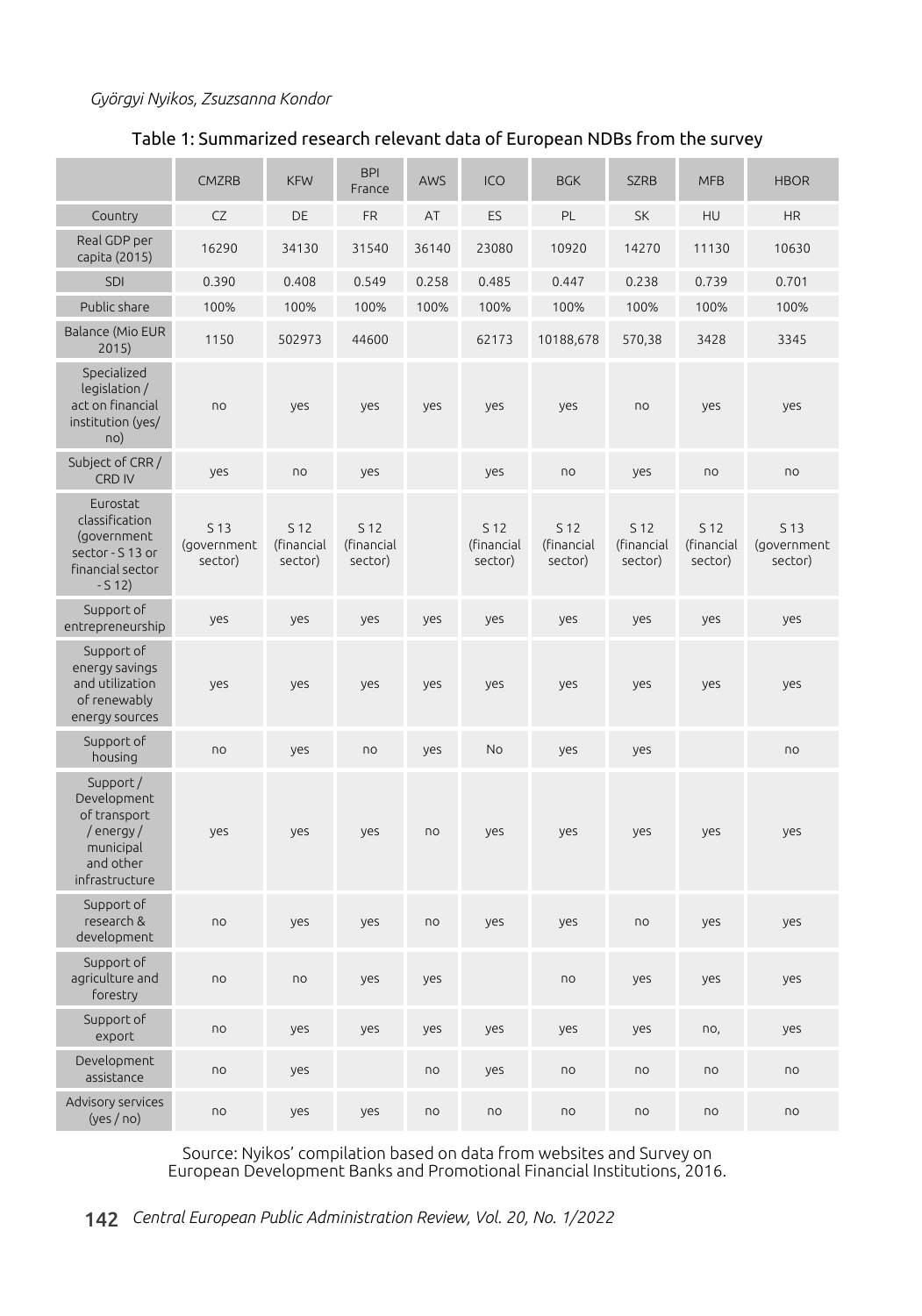| <b>BDB</b>                    | 4SID                          | <b>KREDEX</b>                  | <b>ALTUM</b> | <b>FINNVERA</b> | <b>ALMI</b> | <b>BBB</b>                                | <b>MCC</b>                    | <b>SBCI</b>                               |
|-------------------------------|-------------------------------|--------------------------------|--------------|-----------------|-------------|-------------------------------------------|-------------------------------|-------------------------------------------|
| BG                            | <b>SL</b>                     | EE                             | LV           | FI              | <b>SE</b>   | GB                                        | IT                            | EE.                                       |
| 5790                          | 17990                         | 13330                          | 10740        | 34460           | 42580       | 31700                                     | 25640                         | 49510                                     |
| 0.757                         | 0.438                         | 0.209                          | 0.567        | 0.227           | 0.328       | 0.399                                     | 0.550                         | 0.432                                     |
| 100%                          | 100%                          | 100%                           | 100%         | 100%            | 100%        | 100%                                      | 100%                          | 100%                                      |
| 816,382                       | 3199                          | 177                            | 407,1        |                 | 862,5664    | 1002,621                                  | 2554                          | 350                                       |
| yes                           | yes                           | yes                            | yes          | yes             | yes         |                                           |                               | yes                                       |
| yes                           | yes                           | No                             | No           | no              | no          | No                                        | yes                           | Do not hold<br>bank license               |
| S 12<br>(financial<br>sector) | S 12<br>(financial<br>sector) | S 13<br>(government<br>sector) |              |                 |             | S <sub>13</sub><br>(government<br>sector) | S 12<br>(financial<br>sector) | S <sub>13</sub><br>(government<br>sector) |
| yes                           | yes                           | yes                            | yes          | yes             | yes         | yes                                       | yes                           | yes                                       |
| yes                           | yes                           | yes                            | yes          | yes             | no          | no                                        | yes                           | No                                        |
| no                            | no                            | yes                            | yes          | no              | no          | no                                        | no                            | No                                        |
| yes                           | yes                           | yes                            | No           | no              | no          | no                                        | n <sub>o</sub>                | Not currently                             |
| no                            | yes                           | yes                            | yes          | no              | no          | no                                        | n <sub>o</sub>                | no                                        |
| yes                           | no                            | no                             | yes          | no              | yes         | no                                        | yes                           | yes                                       |
| yes                           | yes                           | yes                            | yes          | yes             | yes         | No                                        | no                            | no                                        |
| no                            | $\overline{D}$                | no                             |              |                 | no          | No                                        | n <sub>o</sub>                | No                                        |
| no                            | yes                           | $\overline{10}$                | yes          | yes             | yes         | No                                        | yes                           | yes                                       |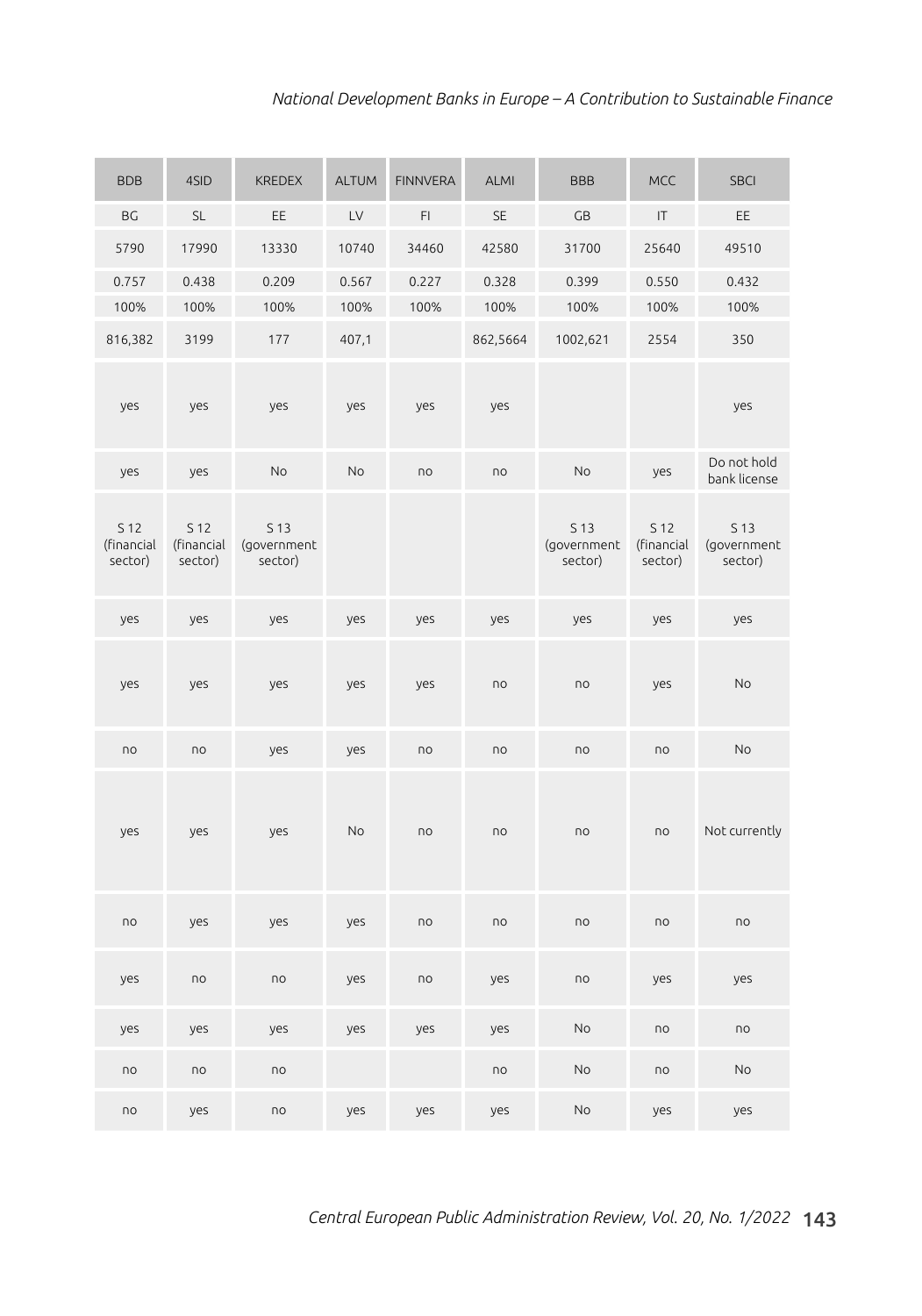These have been complemented by data, essentially gathered from the annual reports on activities of the NDBs (balance sheet, annual volume of loan, guarantee and equity) as well as relevant country-specific data (real GDP per capita, SDI collected for the research.

In addition to the prescriptive comparative analysis, the data were analyzed in an SPSS database, employing a cluster analysis that included the use of the method of K-means cluster. Different combinations of variables were tested with a set number of at least three clusters. Cluster analysis aids the capturing the associations with the dataset (Macia, 2015) and betters the understanding of the qualitative data set (Guest and McLellan, 2003). K means clustering is a widely employed data clustering tool and is entrenched in major statistical analysis software platforms (Mirkin, 2015).

Finally, the combination of SDI, GDP and the annual volume of loan variables allowed the drawing up of three well-separable clusters. This analysis had two iterations and Table 2 shows the final cluster centres.

Thus, this paper pursues a two-step analysis. First, it surveys governance and activities of European national development banks to establish their decisions/functions models and conducts a cluster analysis to examine how EU NDBs fulfill their role in addressing a market failure and improving access to finance. Second, it presents the broader regulatory shift towards sustainability in the EU and analyses whether the EU NDBs activities are in line with the EU taxonomy conditions.

|                                    | <b>Cluster</b> |                |          |
|------------------------------------|----------------|----------------|----------|
|                                    |                | $\overline{2}$ |          |
| Total_volume_loans_SMEs_2015_euros | 800987         | 245,48         | 305,33   |
| SDI_index                          | .478           | .498           | .311     |
| Real_GDP_per_capita_2015           | 29218,00       | 12343,33       | 40672,50 |

### Table 2: Final Cluster Centers

Source: Nyikos' compilation

### 3 Results and discussion

### 3.1 Organizational and functional specialities of national development banks

A salient feature rests with the fundamental focus of NDBs on long-term financing to projects that promote development. National development banks can be defined as "financial institutions set up to foster economic development, often considering objectives of social development and regional integration, mainly by providing long-term financing to, or facilitating the fi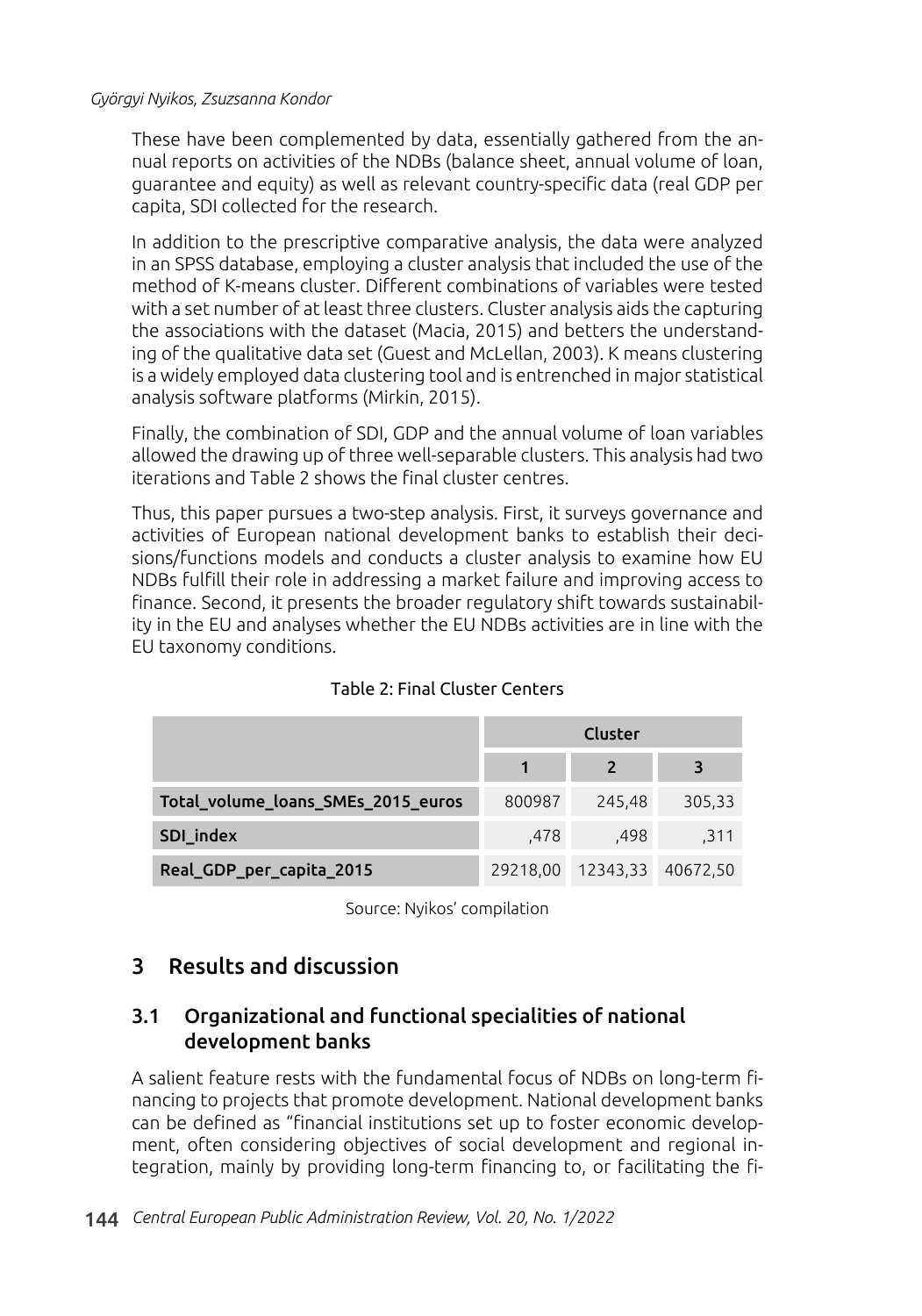nancing of, projects generating positive externalities"<sup>9</sup>. Development banks constitute a prominent example of public financial institutions with promotional missions. The definition of the NDB mandate, namely to deliver sustainable development outcomes, prevents any vague or dual mandates. They target regions, sectors or clients that are most in need, or offer the highest development payout; and NDBs take the responsibility for the social and environmental outcomes of all their supported activities (Tab.3.).

| Promotional<br>missions                                                                                                                             |                                                                                                                                                                                                  |                                                                                                                                                                                  | General-interest<br>missions                                             | Geographically-focused<br>missions                                                                           |                                                                                                                                                                                         |  |
|-----------------------------------------------------------------------------------------------------------------------------------------------------|--------------------------------------------------------------------------------------------------------------------------------------------------------------------------------------------------|----------------------------------------------------------------------------------------------------------------------------------------------------------------------------------|--------------------------------------------------------------------------|--------------------------------------------------------------------------------------------------------------|-----------------------------------------------------------------------------------------------------------------------------------------------------------------------------------------|--|
| Mitigate<br>negative<br>externalities                                                                                                               | Overcome<br>information<br>asymmetries                                                                                                                                                           | Maximise<br>positive<br>externalities                                                                                                                                            | Compensate for<br>the private sector's<br>short-sightedness              | Avoid capital<br>drain from<br>poorer to<br>richer regions                                                   | Jump-start<br>financial<br>development<br>and avoid dis-<br>intermediation                                                                                                              |  |
| • Promote<br>exports to<br>overcome<br>export-<br>related risks<br>• Control<br>the level<br>of risk by<br>incentivising<br>low risk<br>investments | • Invest in<br>projects<br>plaqued by<br>uncertainties<br>due to large<br>information<br>asymmetries<br>• Centralise the<br>financing needs<br>of multiple,<br>small, unknown<br>public entities | • Invest in socially<br>valuable but<br>financially<br>unprofitable<br>projects<br>• Act as the<br>ultimate<br>provider of<br>liquidity and<br>transmitter of<br>monetary policy | Invest in highly<br>$\bullet$<br>illiquid, very<br>long-term<br>projects | • Establish<br>public banks<br>bound by a<br>territoriality<br>principle<br>• Invest in<br>poorer<br>regions | • Diffuse trust<br>in the banking<br>system and<br>encourage<br>savings by the<br>population<br>Provide financial<br>services to the<br>under-privileged<br>and the rural<br>population |  |

### Table 3: Rationales for public financial institutions

Source: Mathias et al., 2011.

European development banks are public entities, i.e. (a substantial proportion of) their equity is owned by the state. Accordingly, NDBs align their activities with democratically determined national plans, to ensure that besides economic growth they help to improve the financial sector as a whole, as well. These banks should ensure that development outcomes take precedence over profitability, and they should reinvest any profits in reinforcing the development focus of the institution. Strong public accountability must be in place as in addition to initial capital injections, mandated operations of NDBs are frequently subsidised/paid by public funds.

NDBs contribute to solving several market failures. On the one hand, they can promote financial sector development by offering long-term loans and other financial products and by helping to create inclusive financial sectors. On the other hand, NDBs as public entities should intervene strictly in the case of a

<sup>9</sup> Rethinking the Role of National Development Banks, UN Paper, Department of Economic and Social Affairs. Financing for Development Office, 2006.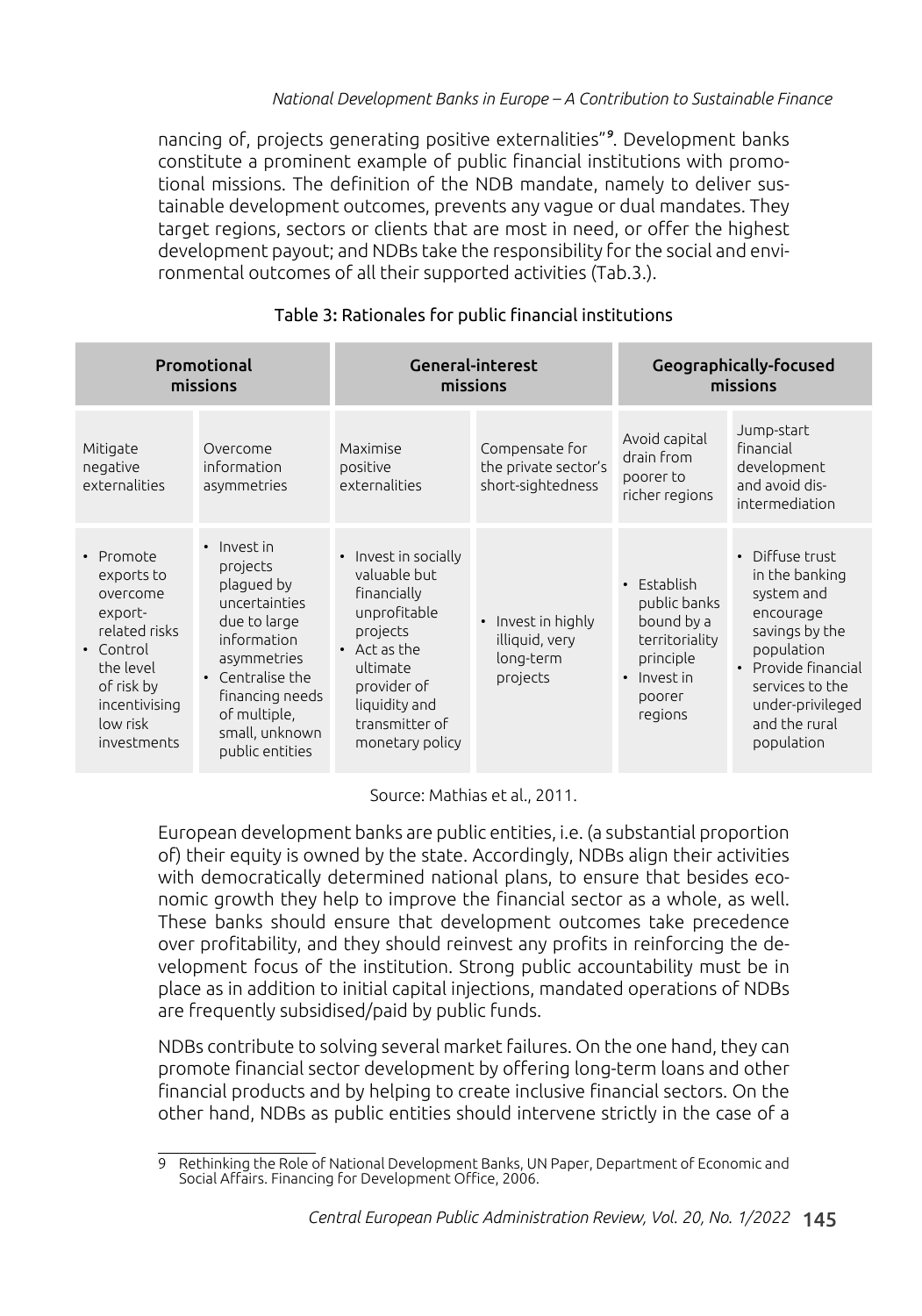proven market failure; their operation is governed by the principle that they will not compete with financial institutions in the private sector.



Figure 1: Core features of the European development banks

Source: Nyikos' compilation based on "Public development banks: towards a better model; A Eurodad discussion paper".

The definition of the success relating to the NDB as an organization is linked to the transparency of its revenues and costs for each of its product/service, the existence of a crystalline agreement on who will pay for the eventual loss generated by the product/service; the impact on the society is a critical factor, as well. Successful development banks have a clearly defined mandate, and they are obliged to use the public sources in an efficient and effective way. As another aspect of transparency, NDBs ensure that companies they work with as clients or partners do not avoid or evade taxes (Fig.1.).

The European NDB-system has a vertical and a horizontal dimension. Vertically, there are development banks at European, national and subnational level. Rather than separate layers, the different levels and entities are often linked (e.g. KfW10). On the horizontal dimension the heterogeneity is high: differences rather relate to the mode of how these banks are organized and their promotional tasks are implemented.

From the "supervision regime and relevant regulation" point of view, some institutions are subject to European Central Bank (ECB) supervision (wholly or in part); others remain under the supervision of the respective national authorities. At an international level, there is a broad consensus that, wher-

<sup>10</sup> The KfW, formerly KfW Bankengruppe (banking group), is a German state-owned development bank. Its name originally comes from Kreditanstalt für Wiederaufbau ("Credit Institute for Reconstruction"). As of 2018, it is Germany's third largest bank by balance sheet.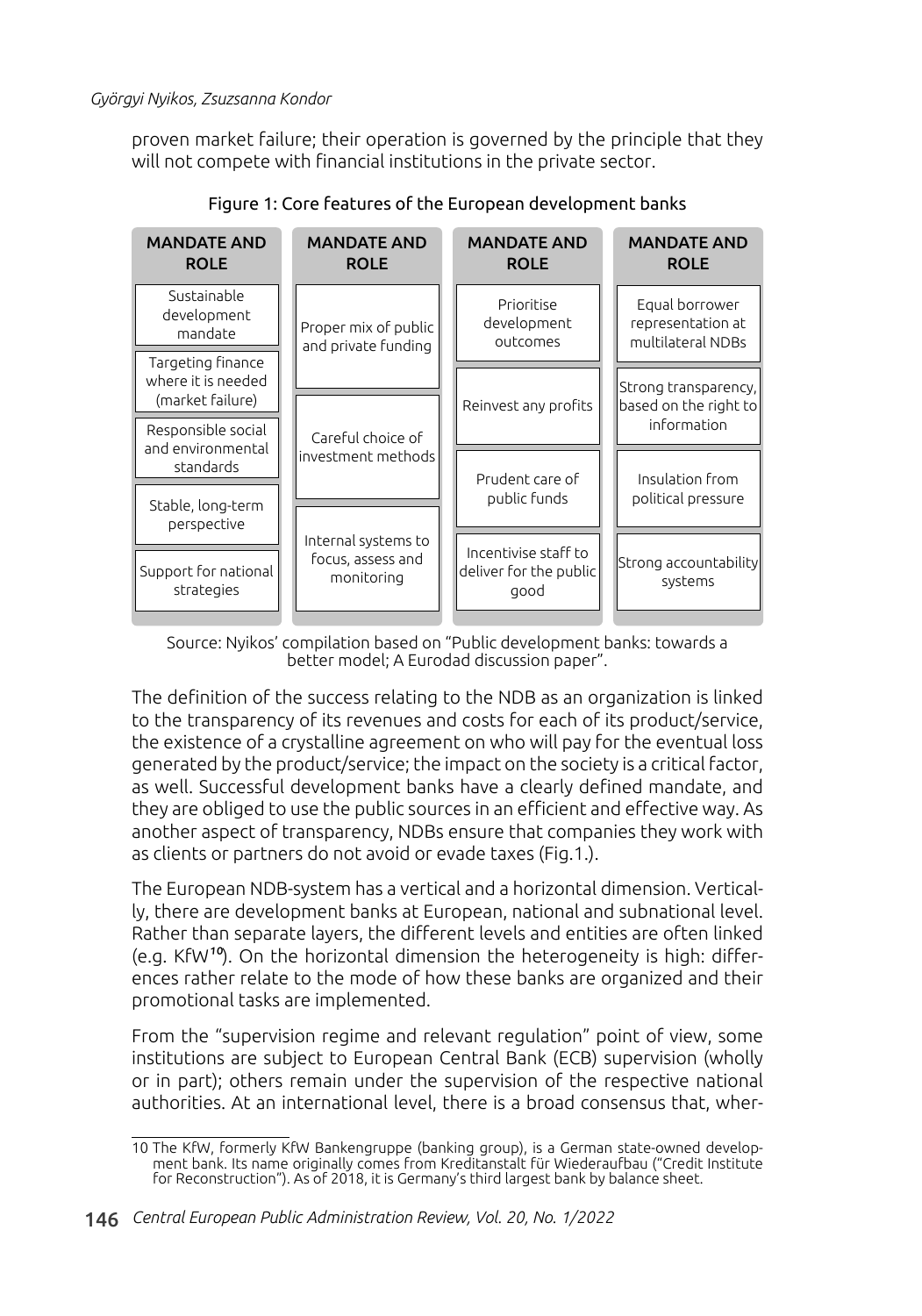ever applicable, NDBs should be subject to regulatory and supervisory standards like private financial institutions. Due to increasing pressure on the banks across Europe, they must become more efficient in justifying the use of public money. This requirement translates into clear and transparent goals and key performance indicators, which are based on broad public consensus looking for the best deal for the taxpayer while fulfilling the economic policy goals defined in the institution's mandate.

The degree of government involvement in decision-making clearly differentiates independent institutions from government sector organizations. A high degree of government involvement in decision-making is observable where the government/ministry defines the strategy as well as the creation of new products or controls the Supervisory board (indirect influence) and determines framework conditions through the Supervisory board (e.g.: BGK<sup>11</sup>, MFB12, SZRB13, CMZRB14). A low degree of government involvement in decision-making is characteristic if the bank itself develops the business plan and sets the strategy, whereas the government only formally approves it (BBB<sup>15</sup>). In other instances, the Board of Directors defines the strategy and key focus areas, followed by a discussion with the government in the spirit of cooperation (FINNVERA<sup>16</sup>).

The degree of government involvement typically increases with the breadth of the mandate. A minimum government involvement in decision-making is typical in case of a dedicated and exclusive focus on SMEs. As regards large deals, these actions are often backed up politically, which results in a higher degree of overall dependence on the government, incl. profit orientation vs. subsidy role. Both the degree of government (shareholder) involvement and the for-profit/non-profit orientation need to be decided by the shareholder and deeply embedded into the institution's profile (Fig.2.). The role of government is generally higher in institutions operating in Eastern Europe. More recent institutions present a rather lower level of government involvement (BBB established in 2014, Finnvera in 1999, Bpifrance17 in 2013). These institutions are profit oriented and focus on finding the "best deal for the taxpayer. To systematise and model these features, see Figure 2 below. In cases where the government does not intervene beyond the setting of the mandate, the development bank typically attempts to operate in a "bank-like" manner with financially sustainable solutions ("earn money" model). When, in addition to the mandate, the government sets out the strategic initiatives and financing too, the development bank is in fact acting to channel resources to the identified investment targets ("spend money" model).

<sup>11</sup> Bank Gospodarstwa Krajowego.

<sup>12</sup> Magyar Fejlesztési Bank.

<sup>13</sup> Slovenská záručná a rozvojová banka.

<sup>14</sup> Czech-Moravian Guarantee and Development Bank.

<sup>15</sup> British Business Bank.

<sup>16</sup> Finnvera is a Finnish state-owned financing company. It is the official export credit agency for Finland

<sup>17</sup> Banque Publique d'Investissement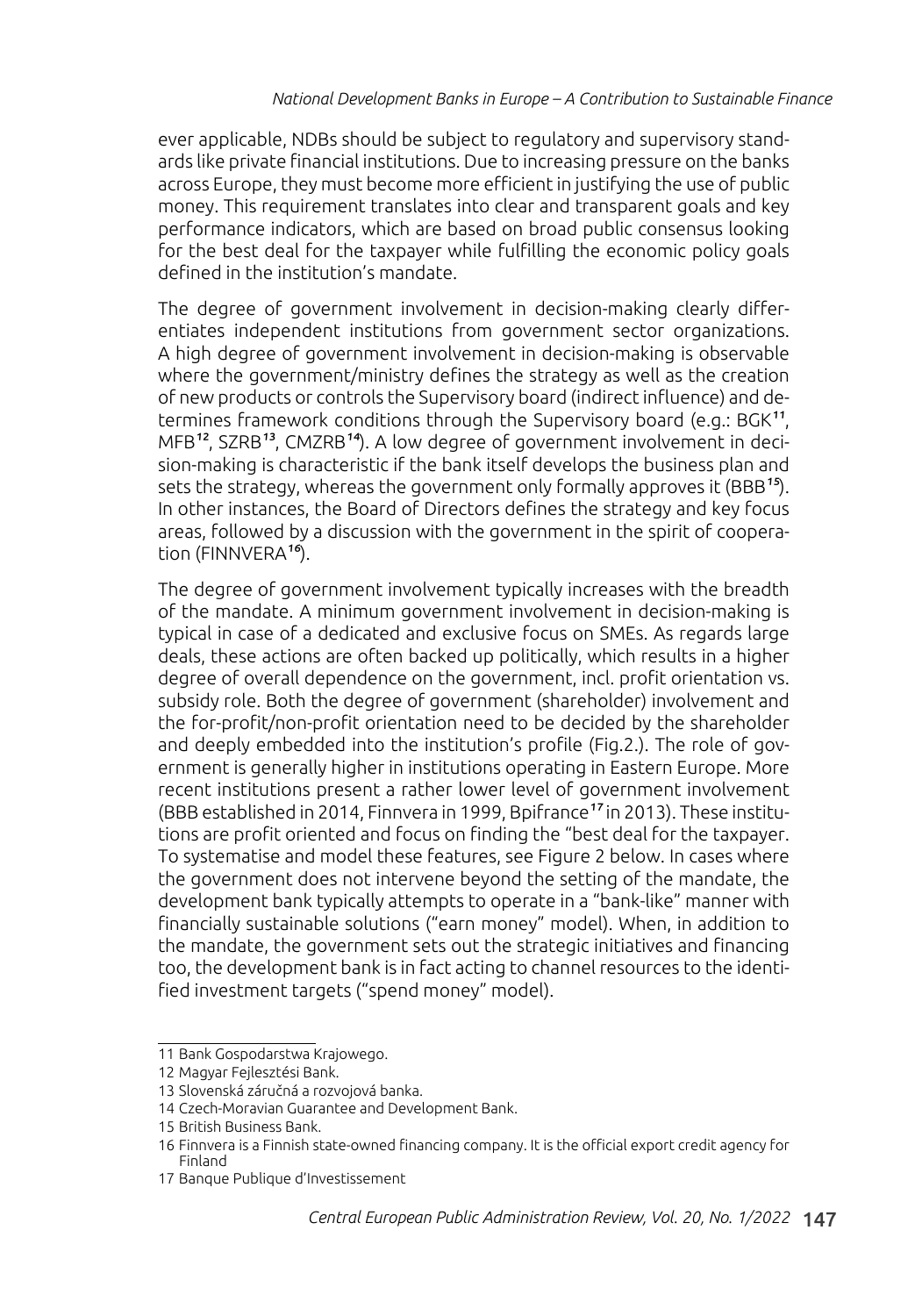### Figure 2: Decisions/functions models of development banks

| »Earn money« model                                                                 |                      | »Spend money« model |                  |  |  |  |  |
|------------------------------------------------------------------------------------|----------------------|---------------------|------------------|--|--|--|--|
| The owner of the strategic initiative is responsible for financing the operations! |                      |                     |                  |  |  |  |  |
| Government                                                                         | Mandate              |                     | Government       |  |  |  |  |
| Development bank                                                                   | Strategic initiative |                     | Government       |  |  |  |  |
| Development bank                                                                   | Execution            |                     | Development bank |  |  |  |  |
| Development bank                                                                   | Financing            |                     | Government       |  |  |  |  |

Source: Nyikos' compilation

Based on the above, if a national government is strongly committed to sustainable development, a higher degree of overall dependence on this government by the NDB will result in sustainable finance. Meanwhile, for the profit oriented, business-like NDBs sustainable finance will be more challenging. However, the strategic objectives of the owner-state play a key role. Additionally, the European taxonomy will be relevant for all the NDBs in terms of establishing financial development programmes and investments.

Development banks can lend directly to customers (1st tier/retail) or channel credit via other (private) banks (2nd tier/wholesale). Many development banks operate with a mix. Most of the banks hold a comprehensive portfolio, i.e. also offering other types of development activities than loans and guarantees, e.g. venture capital investments or advisory services.

An analysis of how the EU's national development banks play their role in addressing market failures in providing access to finance is framed by cluster analysis based on the data of the activities of the NDBs (balance sheet, annual volume of loan, guarantee and equity) and the country-specific data (real GDP per capita, SDI). This has resulted in clusters, as identified in the chapter "Data and Methods", illustrated by Fig. 3 in a 3D frame of reference.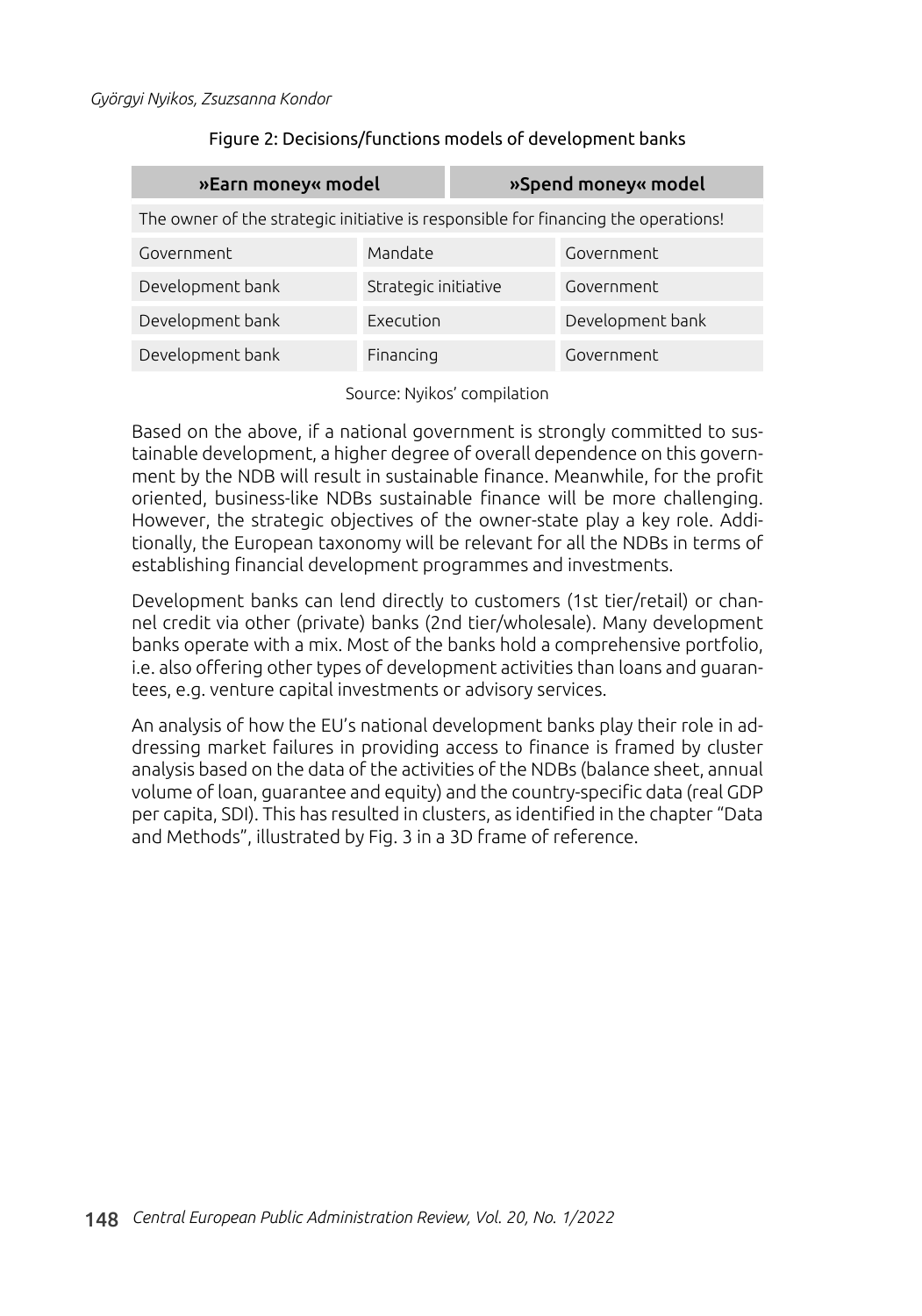

Figure 3: Clusters of European NDBs

Source: Nyikos' compilation

Cluster 1 (marked with blue squares) comprises NDBs in countries (IT, FR, UK, ES, and DE) with a moderate SDI value and GDP, utilizing SME loans to a greater extent. In these countries, NDBs have a longer tradition and they also play a stronger role in the national economic development policies. Although financial markets are well developed and strong in these countries, their governments support SMEs through massive amounts of financial assistance and a broad range of business development instruments.

Cluster 2 (marked with green circles) contains NDBs in countries (HU, BG, HR, LV, SK, SL, CZ, PL, and EE) with different SDI values and a lower level of GDP, whereby these countries utilize SME loans to a smaller extent. These so-called cohesion policy countries implement significant amount of EU grant assistance for sustainable economic development. Nevertheless, the results of these efforts present variations (see SDI values). Also, they started to use repayable financial development instruments and they are characterized by a lower volume of the SME loans accordingly.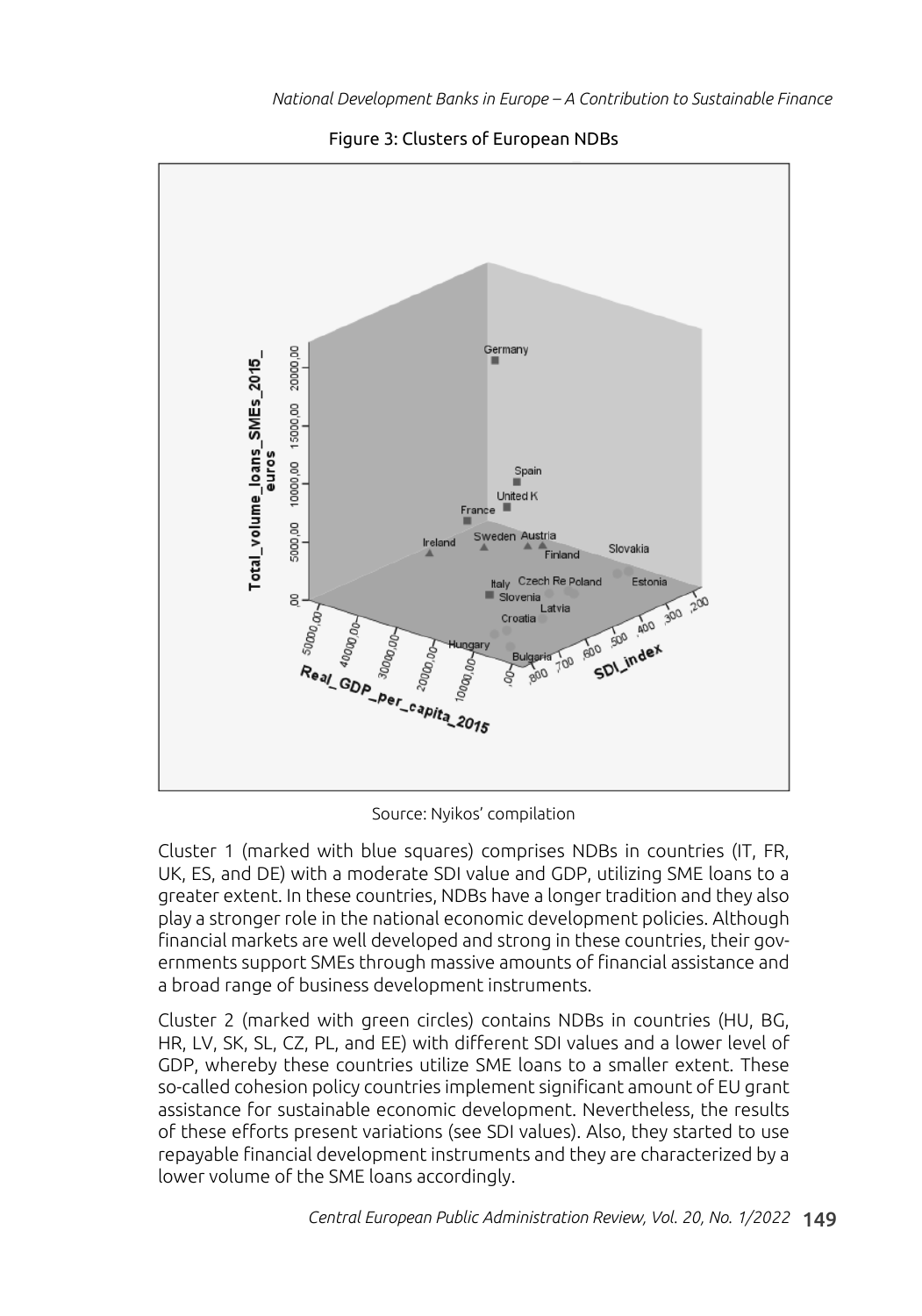Cluster 3 (marked with red triangles) includes NDBs in countries (AT, SE, IE, and FI) with a higher development index and GDP which utilize SME loans to a smaller extent. In these countries there is a strong financial market in operation. Therefore, the provision of improved access to finance for SMEs does not form a key element of the country's economic development policy.

After examining the specificities of the NDBs in the different clusters and presenting the different groups, our results also confirm that despite the common goals, mandates and main specificities differences between the NDBs, even if the variations are linked to the economic situation and SDI of the country, can be captured.

### 3.2 Strategic goals and activities of the NDBs – the presence of sustainability finance

As prescribed in the previous chapter, in the case of financial gaps NDBs provide long-term financing solutions, a function complementary to commercial banks and private financial organisations. Sustainability and long-termism go hand in hand. Long-termism describes the practice of making decisions that have long-term objectives or consequences. Investments into environmental and social objectives require a long-term orientation, too.

National development banks have been set out to fulfil a wide variety of missions, such as promotional missions with general interest (addressing market insufficiencies) using different kinds of financial sources mainly public funds. Development banks can be 'sectoral' banks with a focus on specific sectors e.g. SME development or 'universal' development banks working on all aspects of development banking. Export-Import banks carry out traditional activities of export-import financing. Exim banks facilitate trade with foreign countries by providing financing or insurance for exports and imports<sup>18</sup>. Most of the development banks concentrate on providing services to both the public and private sector and for companies of any sizes. In some cases (e.g. BGK, CDC<sup>19</sup>, CDP<sup>20</sup>), the broad focus is driven by the broader mandate covering export-import activities, as well. Via evaluating the strategic objectives of NDBs, it has become visible that several goals are linked to the sustainable environmental sectors and even the investment-objectives are pointing in the sustainable direction.

In 2019, the European Green Deal (EGD) was announced and presented the European Union's fundamental commitment to tackle climate and environ-

<sup>18</sup> In line with the OECD's Arrangement on Guidelines for Officially Supported Export Credits. For the EU Member States, Article 132 of the Treaty Establishing the European Community formerly stipulated that *"Member States shall progressively harmonise the systems whereby they grant aid for exports to third countries, to the extent necessary to ensure that competition between undertakings of the Community is not distorted. On a proposal from the Commission, the Council shall, acting by a qualified majority, issue any directives needed for this purpose."* To this end, Council Directive 98/29/EC sets out provisions for the harmonisation of export credit insurance with medium and long-term cover.

<sup>19</sup> Commonwealth Development Corporation.

<sup>20</sup> Cassa Depositi e Prestiti.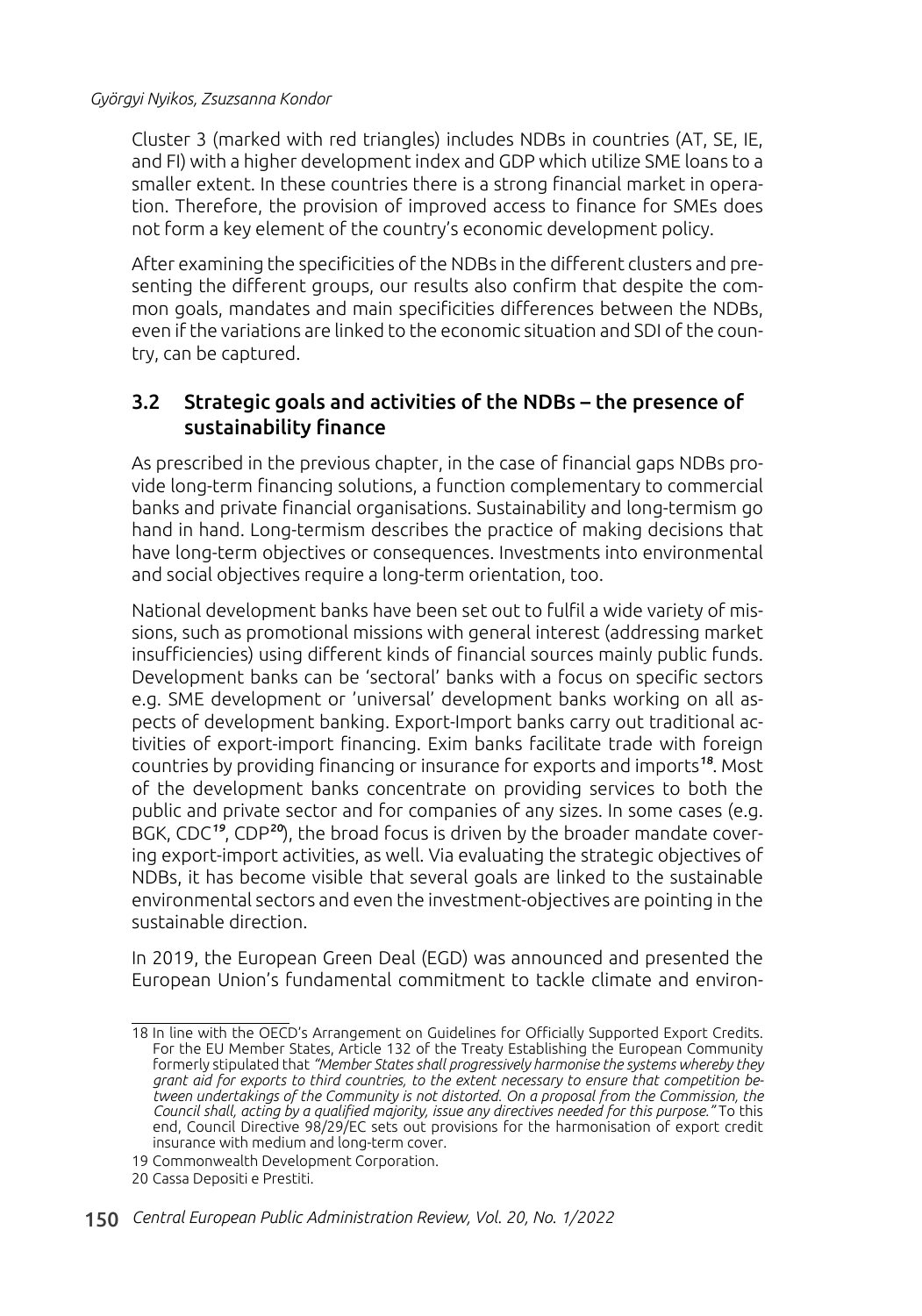mental-related challenges. However, for the same objectives a range of financial and economic reforms will be needed, too (Fig.4).

| <b>Finance reform</b>                                                                   | <b>Economic reforms</b>                                                                                                                                                                                                                                 |
|-----------------------------------------------------------------------------------------|---------------------------------------------------------------------------------------------------------------------------------------------------------------------------------------------------------------------------------------------------------|
| · Sustainable Europe Investment<br>Plan<br>• Renewed Strategy on Sustainable<br>Finance | • Rapid decarbonisation of energy<br>systems<br>• Innovation in sustainable industry<br>• Large-scale renovation of existing<br>buildings<br>• Development of cleaner public<br>and private transport<br>• Progress towards sustainable food<br>systems |

| Figure 4: Finance and industry related reforms in the EU Green Deal |  |  |  |
|---------------------------------------------------------------------|--|--|--|
|                                                                     |  |  |  |
|                                                                     |  |  |  |

Source: Nyikos' compilation

A shift of capital flows towards more sustainable economic activities must be underpinned by a shared understanding of what 'sustainable' means. In the sustainable finance area, a unified EU classification system provides clarity on which activities can be considered 'sustainable'. Accordingly, in the financial markets an additional challenge will be the implementation of a new regulation<sup>21</sup>. The rules governing the establishment of a framework to facilitate sustainable investment also referred to as the taxonomy regulation entered into force. This regulation prescribes specific rules for financial market participants, investors, large companies and national regulators.

The regulation states the specific requirements that companies need to fulfil. These norms are differently set (Vértesy 2018) by economic sectors<sup>22</sup> in order to help reaching six environmental objectives: climate change mitigation, climate change adaptation, sustainable use and protection of water and marine resources, transition to a circular economy, pollution prevention and control, and protection and restoration of biodiversity and ecosystems. As a general rule guiding the performance criteria, an economic activity is qualified as environmentally sustainable when (i) it contributes substantially to at least one of the six environmental objectives; (ii) it follows the principle of "Do No Significant Harm" to any other environmental objectives; and (iii) it complies with minimal social safeguards. Indeed, when an economic activity meets the EU Taxonomy performance thresholds it is certified as "EU Taxonomy-aligned".

<sup>21</sup> Regulation (EU) 2020/852 of the European Parliament and of the Council of 18 June 2020.

<sup>22</sup> By 1 June, 2021, the European Commission will also adopt a delegated act in order to specify how these obligations should be applied in practice. The delegated act will cover the differences between non-financial and financial companies.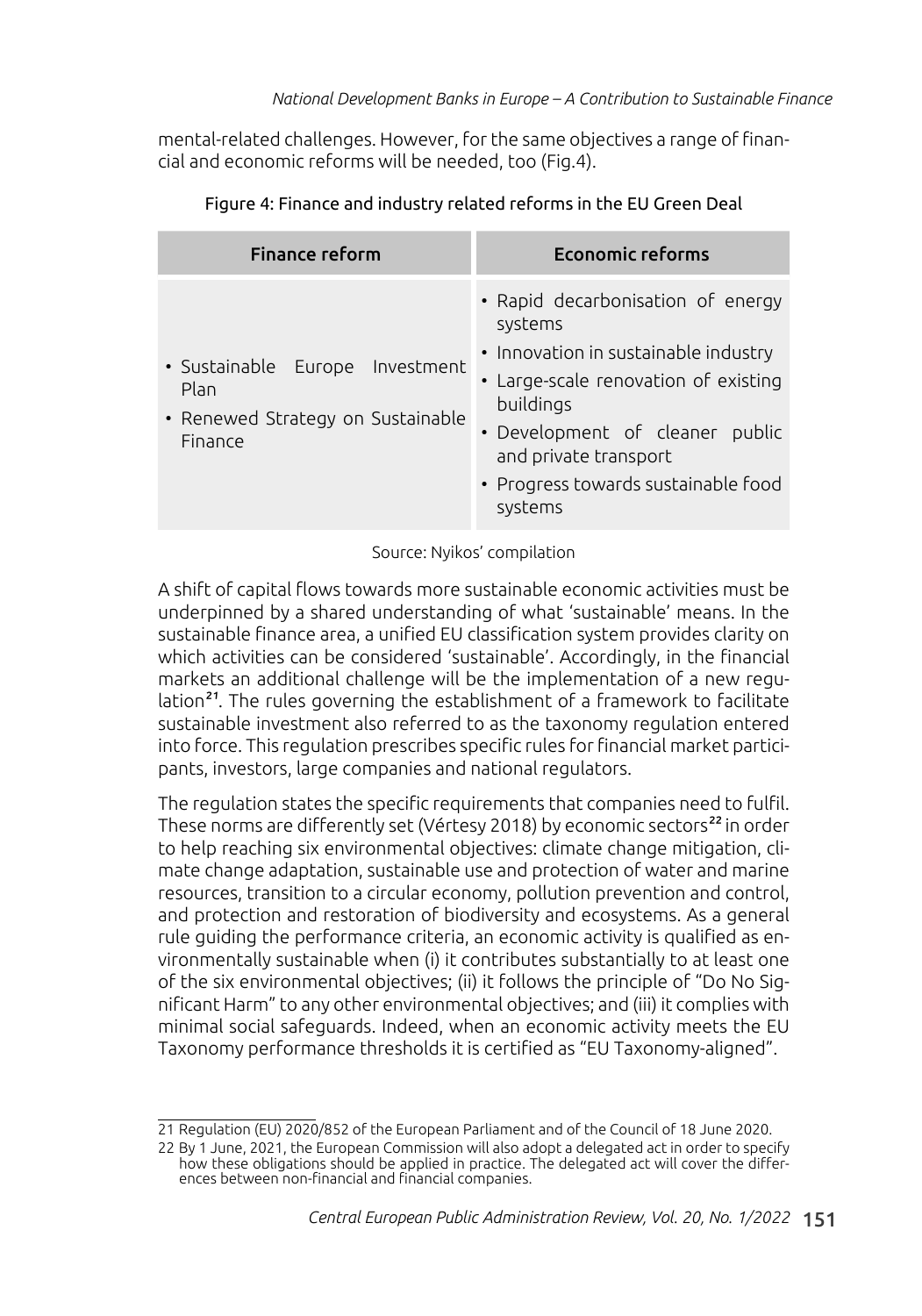

Figure 5: Structure and effect of EU Taxonomy

Source: European Commission<sup>23</sup>

The Taxonomy will be used in a range of financial products, both equity and debt based, and by private- and public-sector actors (Fig.5.). Financial market participants offering financial products in the EU are required to make Taxonomy disclosures. This is mandatory for certain types of products or offerings, and on a comply-or-explain basis for all others. Financial market participants will be required to state the following: how and to what extent they have used the Taxonomy in determining the sustainability of the underlying investments, to what environmental objective(s) the investments contribute; and the proportion of underlying investments that are Taxonomy-aligned, expressed as a percentage of the investment, fund, or portfolio. Accordingly, the Taxonomy screening criteria will first be of high level. Nevertheless, they will decrease over time, extending to the recognition of capital and operational expenditures that contribute to meeting the screening criteria over time, and the inclusion of improvement measures to reduce emissions and improve energy efficiency where the best available technologies and practices are presently used. While all economic activities have a role to play, not all economic activities will substantially contribute to environmental goals (Nyikos, 2022).

Infrastructure projects supported by NDBs range from transport networks (railways, highways, seaports, airports, and so forth) to energy networks (power grids, gas and oil pipelines, and so on) and generation (power plants, renewable energy, etc.) or in rent and price-controlled social housing and educational infrastructure. The capacity to develop and implement sustainable projects, however, varies widely across the EU and between sectors (Hoffman, 2018; Hajdu et al., 2016). A wider range of advisory services and technical assistance offered by the NDBs could advance a larger pipeline of sustainable projects. Beyond large-scale infrastructure projects (Béres et al., 2019), the

23 COM(2018) 97 final.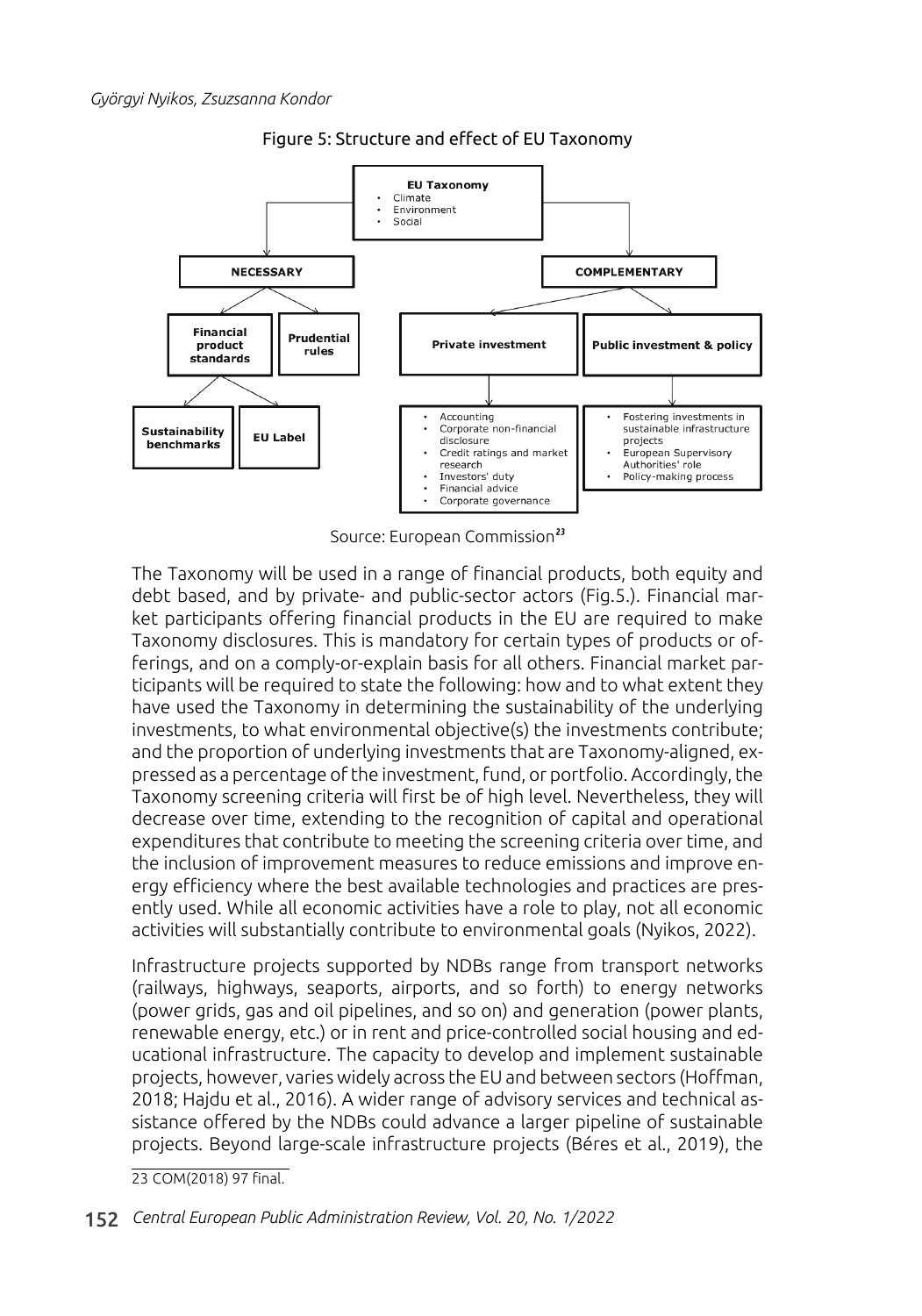clean energy transition also requires adequate finance to be made available for smaller-scale, distributed projects.

Examining the activity areas and investments of NDBs together with the NACE codes (see in Tab.5.) it has to be emphasised that besides the clearly sustainable sectors other economic activities could meaningfully promote sustainability as well: for example, an economic activity being performed in an environmentally sustainable manner such as the so called greening activities. Additionally, we should also recognize enabling activities. These extend to economic activities, which through the provision of their products or services enable the making of a substantial contribution in other activities (e.g. an economic activity manufacturing a component that improves the environmental performance of another activity).

The database of the Survey on European Development Banks and Promotional Financial Institutions 2016 reflects that European development banks provide a significant proportion of their funding to SMEs and medium-sized companies in economic sectors under EU Taxonomy rules such as Manufacturing, Electricity, gas, steam and air conditioning supply, Construction, Transporting and storage and ITC. In the Water supply, sewerage, waste management sectors they essentially finance medium- and large companies as well as public companies. Looking at the economic sectors financed by NDBs it is clear that their investments are represented with a higher weight in sustainable sectors per se. For more precise findings, a more in-depth analysis is needed in order to identify the actual project content and its taxonomy classification (in addition to the economic sector of the projects financed). Nevertheless, such public data are currently not available. However, based on the long-time financial mandate together with the climate objectives of the European countries in the strategic development plans (which have to be supported by NDBs) all the relevant factors are pushing NDBs in the direction of sustainable finance.

Accordingly, based on these results we conclude that there is no need for a significant restructuring of the activities of the European national development banks for complying with the EU taxonomy rules.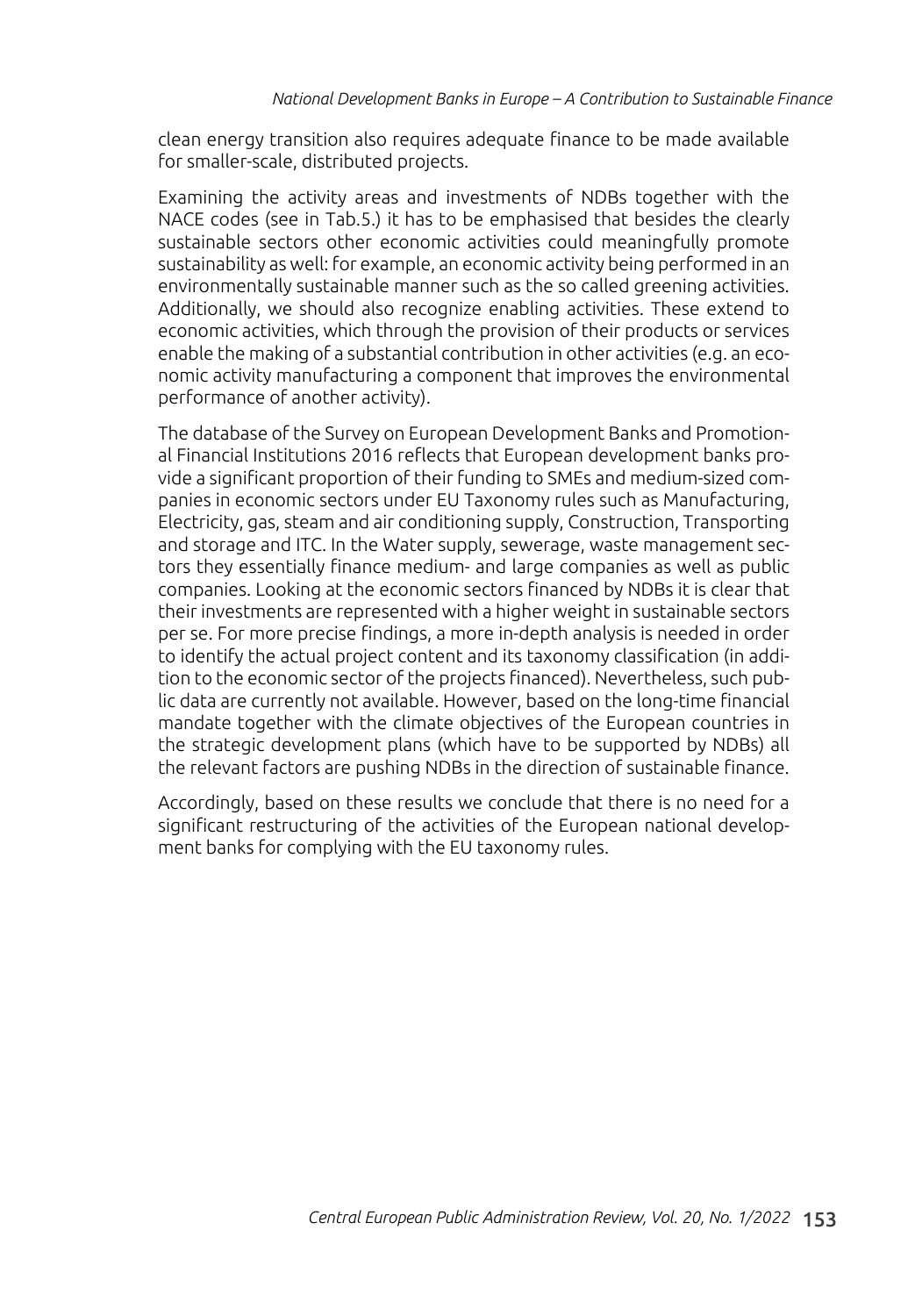|                                                                   | <b>NACE Sustainable</b><br>Activity | Growing of non-perennial crops<br>Rehabilitation, Reforestation<br>Existing Forest Management<br>Growing of perennial crops<br>Livestock production<br>Conservation forest<br>Reforestation<br>Afforestation |                      | Manufacture of other inorganic basic chemicals<br>of disodium carbonate (soda ash); Manufacture<br>of other inorganic basic chemicals Manufacture<br>of chlorine; Manufacture of other organic basic<br>Manufacture of carbon black; Manufacture of<br>other inorganic basic chemicals Manufacture<br>Manufacture of low carbon technologies<br>Manufacture of plastics in primary form<br>Manufacture of fertilizers and nitrogen<br>Manufacture of iron and steel<br>Manufacture of aluminium<br>Manufacture of hydrogen<br>Manufacture of cement<br>compounds<br>chemicals |
|-------------------------------------------------------------------|-------------------------------------|--------------------------------------------------------------------------------------------------------------------------------------------------------------------------------------------------------------|----------------------|-------------------------------------------------------------------------------------------------------------------------------------------------------------------------------------------------------------------------------------------------------------------------------------------------------------------------------------------------------------------------------------------------------------------------------------------------------------------------------------------------------------------------------------------------------------------------------|
|                                                                   | Avg                                 | 18%                                                                                                                                                                                                          | 7%                   | 48%                                                                                                                                                                                                                                                                                                                                                                                                                                                                                                                                                                           |
|                                                                   | companies<br>Public                 | 0%                                                                                                                                                                                                           | 10%                  | 30%                                                                                                                                                                                                                                                                                                                                                                                                                                                                                                                                                                           |
|                                                                   | companies<br>Large                  | 0%                                                                                                                                                                                                           | 20%                  | 50%                                                                                                                                                                                                                                                                                                                                                                                                                                                                                                                                                                           |
| Table 4: Economic sectors and project owners financed by the NDBs | Medium-sized<br>companies           | 40%                                                                                                                                                                                                          | 10%                  | 80%                                                                                                                                                                                                                                                                                                                                                                                                                                                                                                                                                                           |
|                                                                   | companies<br>Small                  | 40%                                                                                                                                                                                                          | 0%                   | 70%                                                                                                                                                                                                                                                                                                                                                                                                                                                                                                                                                                           |
|                                                                   | entrepreneurs<br>Micro firms,       | 30%                                                                                                                                                                                                          | 0%                   | 60%                                                                                                                                                                                                                                                                                                                                                                                                                                                                                                                                                                           |
|                                                                   |                                     | Agriculture, forestry<br>and fishing                                                                                                                                                                         | Mining and quarrying | Manufacturing                                                                                                                                                                                                                                                                                                                                                                                                                                                                                                                                                                 |
|                                                                   |                                     |                                                                                                                                                                                                              |                      |                                                                                                                                                                                                                                                                                                                                                                                                                                                                                                                                                                               |

Table 4: Economic sectors and project owners financed by the NDBs

154 *Central European Public Administration Review, Vol. 20, No. 1/2022*

 $\sim$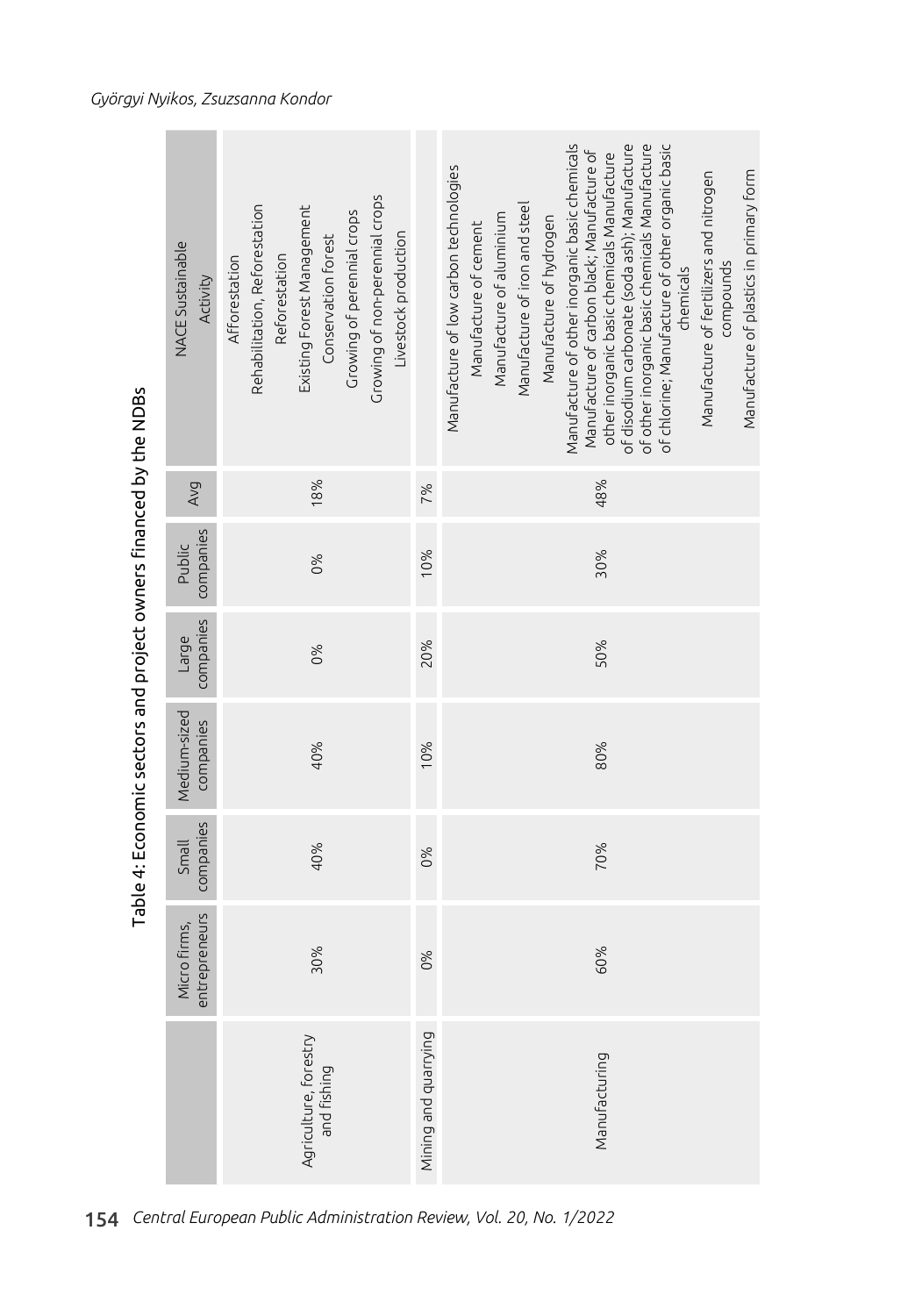| <b>NACE Sustainable</b><br>Activity | nstallation and operation of Electric Heat Pumps<br>Energy; from Gas (not exclusive to natural gas);<br>Geothermal; from Gas (not exclusive to natural<br>(Biomass, Biogas, Biofuels); using Waste Heat<br>Concentrated Solar Power; from Wind Power;<br>Retrofit of Gas Transmission and Distribution<br>Production of Electricity from Solar PV; from<br>from Ocean Energy; from Hydropower; from<br>Concentrated Solar Power; from Geothermal<br>Production of Heat/cool from Concentrated<br>Cogeneration of Heat/cool and Power from<br>gas); from Bioenergy (Biomass, Biogas and<br>Transmission and Distribution of Electricity<br>from Bioenergy (Biomass, Biogas, Biofuels)<br>Storage of Electricity; Storage of Thermal<br>exclusive to natural gas); from Bioenergy<br>Solar Power; from Geothermal; Gas (not<br>District Heating/Cooling Distribution<br>Manufacture of Biogas or Biofuels<br>Energy; Storage of Hydrogen<br>Networks<br>Biofuels) | hazardous waste in source segregated fractions<br>Material recovery from non-hazardous waste<br>Permanent Sequestration of captured CO2<br>Separate collection and transport of non-<br>Water collection, treatment and supply<br>Anaerobic Digestion of Sewage sludge<br>Capture of anthropogenic emissions<br>Centralized wastewater treatment<br>Landfill gas capture and utilization<br>Anaerobic digestion of bio-waste<br>Composting of bio-waste<br>Direct Air Capture of CO2<br>Transport of CO2 |
|-------------------------------------|-----------------------------------------------------------------------------------------------------------------------------------------------------------------------------------------------------------------------------------------------------------------------------------------------------------------------------------------------------------------------------------------------------------------------------------------------------------------------------------------------------------------------------------------------------------------------------------------------------------------------------------------------------------------------------------------------------------------------------------------------------------------------------------------------------------------------------------------------------------------------------------------------------------------------------------------------------------------|----------------------------------------------------------------------------------------------------------------------------------------------------------------------------------------------------------------------------------------------------------------------------------------------------------------------------------------------------------------------------------------------------------------------------------------------------------------------------------------------------------|
| Avg                                 | 55%                                                                                                                                                                                                                                                                                                                                                                                                                                                                                                                                                                                                                                                                                                                                                                                                                                                                                                                                                             | 47%                                                                                                                                                                                                                                                                                                                                                                                                                                                                                                      |
| companies<br>Public                 | 50%                                                                                                                                                                                                                                                                                                                                                                                                                                                                                                                                                                                                                                                                                                                                                                                                                                                                                                                                                             | 60%                                                                                                                                                                                                                                                                                                                                                                                                                                                                                                      |
| companies<br>Large                  | 70%                                                                                                                                                                                                                                                                                                                                                                                                                                                                                                                                                                                                                                                                                                                                                                                                                                                                                                                                                             | 70%                                                                                                                                                                                                                                                                                                                                                                                                                                                                                                      |
| Medium-sized<br>companies           | 80%                                                                                                                                                                                                                                                                                                                                                                                                                                                                                                                                                                                                                                                                                                                                                                                                                                                                                                                                                             | 70%                                                                                                                                                                                                                                                                                                                                                                                                                                                                                                      |
| companies<br>Small                  | 70%                                                                                                                                                                                                                                                                                                                                                                                                                                                                                                                                                                                                                                                                                                                                                                                                                                                                                                                                                             | 40%                                                                                                                                                                                                                                                                                                                                                                                                                                                                                                      |
| entrepreneurs<br>Micro firms,       | 60%                                                                                                                                                                                                                                                                                                                                                                                                                                                                                                                                                                                                                                                                                                                                                                                                                                                                                                                                                             | 40%                                                                                                                                                                                                                                                                                                                                                                                                                                                                                                      |
|                                     | Electricity, gas, steam<br>and air conditioning<br><b>Addns</b>                                                                                                                                                                                                                                                                                                                                                                                                                                                                                                                                                                                                                                                                                                                                                                                                                                                                                                 | sewerage, waste<br>management<br>Water supply,                                                                                                                                                                                                                                                                                                                                                                                                                                                           |

*National Development Banks in Europe – A Contribution to Sustainable Finance*

*Central European Public Administration Review, Vol. 20, No. 1/2022* 155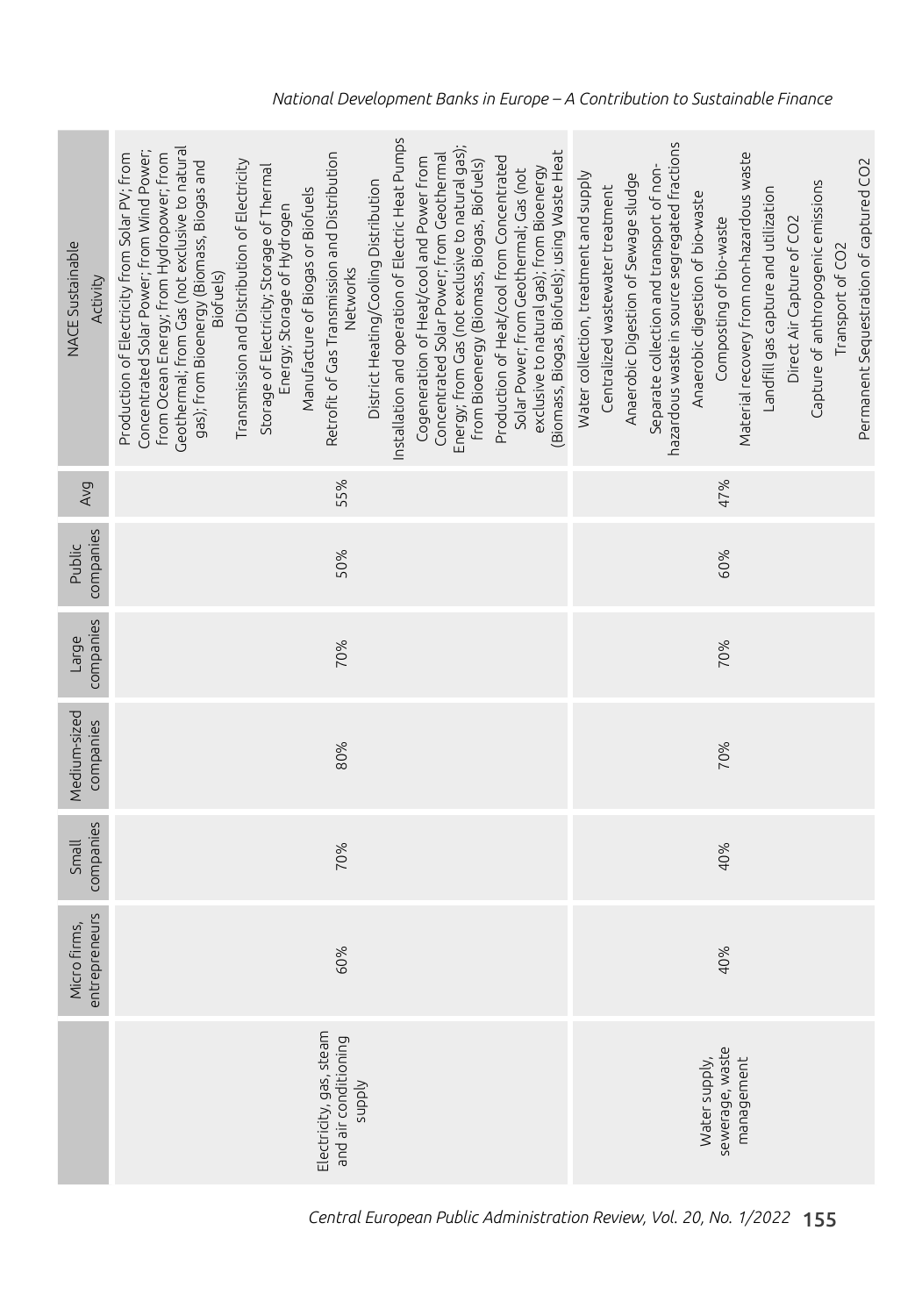| NACE Sustainable<br>Activity       | Individual renovation measures, installation of<br>renewables on-site and professional, scientific<br>Infrastructure for low carbon transport (water<br>Construction of new buildings<br>transport or land transport)<br>and technical activities<br>Building renovation |                               | Inland passenger water transport; Inland freight<br>Passenger cars and commercial vehicles<br>Passenger Rail Transport (Interurban)<br>nterurban scheduled road transport<br>Freight transport services by road<br>Freight Rail Transport<br>Public transport<br>water transport |                                               | Data-driven climate change monitoring solutions<br>Data processing, hosting and related activities |                                       | Acquisition and ownership of buildings |
|------------------------------------|--------------------------------------------------------------------------------------------------------------------------------------------------------------------------------------------------------------------------------------------------------------------------|-------------------------------|----------------------------------------------------------------------------------------------------------------------------------------------------------------------------------------------------------------------------------------------------------------------------------|-----------------------------------------------|----------------------------------------------------------------------------------------------------|---------------------------------------|----------------------------------------|
| Avg                                | 55%                                                                                                                                                                                                                                                                      | 50%                           | 52%                                                                                                                                                                                                                                                                              | 47%                                           | 45%                                                                                                | 17%                                   | 33%                                    |
| companies<br>Public                | 30%                                                                                                                                                                                                                                                                      | 20%                           | 30%                                                                                                                                                                                                                                                                              | 20%                                           | 30%                                                                                                | 10%                                   | 40%                                    |
| companies<br>Large                 | 60%                                                                                                                                                                                                                                                                      | 40%                           | 50%                                                                                                                                                                                                                                                                              | 30%                                           | 40%                                                                                                | 30%                                   | 50%                                    |
| Medium-sized<br>companies          | 90%                                                                                                                                                                                                                                                                      | 90%                           | 80%                                                                                                                                                                                                                                                                              | 80%                                           | 70%                                                                                                | 30%                                   | 50%                                    |
| companies<br>Small                 | 80%                                                                                                                                                                                                                                                                      | 80%                           | 80%                                                                                                                                                                                                                                                                              | 80%                                           | 70%                                                                                                | 20%                                   | 30%                                    |
| entrepreneurs<br>b firms,<br>Micro | 70%                                                                                                                                                                                                                                                                      | 70%                           | 70%                                                                                                                                                                                                                                                                              | 70%                                           | 60%                                                                                                | 10%                                   | 30%                                    |
|                                    | Construction                                                                                                                                                                                                                                                             | Wholesale and retail<br>trade | Transporting and<br>storage                                                                                                                                                                                                                                                      | food services activities<br>Accommodation and | Information and<br>communication                                                                   | insurance activities<br>Financial and | Real estate activities                 |

156 *Central European Public Administration Review, Vol. 20, No. 1/2022*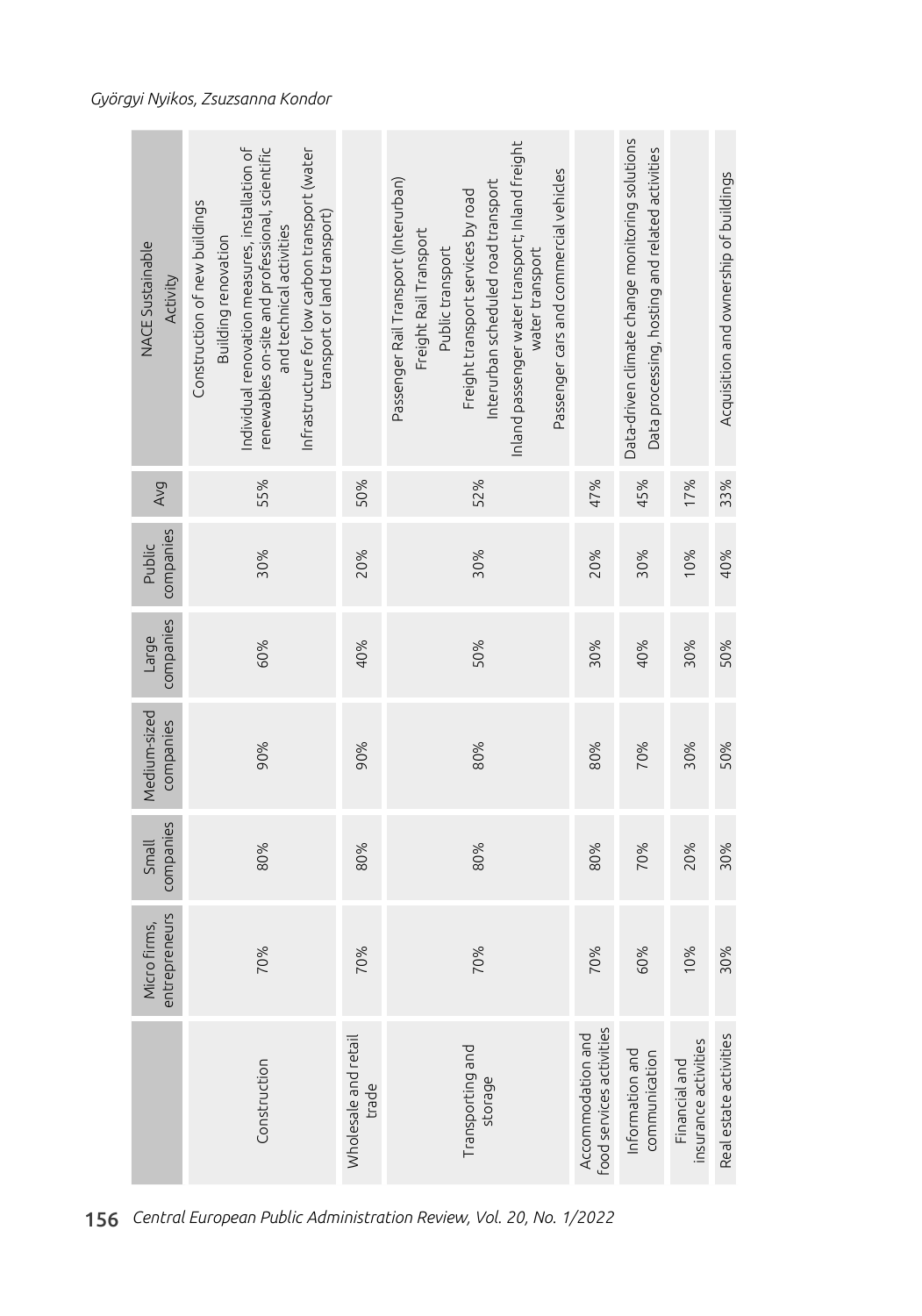| NACE Sustainable<br>Activity  |                                                      |                                                     |                                      |           |                                            |                           |                              |         | Source: Nyikos' compilation, websites and Survey on European Development Banks and Promotional Einancial Institutions, 2016. |
|-------------------------------|------------------------------------------------------|-----------------------------------------------------|--------------------------------------|-----------|--------------------------------------------|---------------------------|------------------------------|---------|------------------------------------------------------------------------------------------------------------------------------|
| Avg                           | 40%                                                  | 32%                                                 | 18%                                  | 22%       | 35%                                        | 38%                       | 13%                          | 35%     |                                                                                                                              |
| companies<br>Public           | 30%                                                  | 20%                                                 | 20%                                  | 30%       | 40%                                        | 40%                       | 0%                           | 27%     |                                                                                                                              |
| companies<br>Large            | 30%                                                  | 30%                                                 | 30%                                  | 30%       | 30%                                        | 40%                       | 0%                           | 37%     |                                                                                                                              |
| Medium-sized<br>companies     | 70%                                                  | 50%                                                 | 20%                                  | 30%       | 50%                                        | 60%                       | 30%                          | 57%     |                                                                                                                              |
| companies<br>Small            | 60%                                                  | 50%                                                 | 20%                                  | 20%       | 50%                                        | 50%                       | 30%                          | 49%     |                                                                                                                              |
| entrepreneurs<br>Micro firms, | 50%                                                  | 40%                                                 | 20%                                  | 20%       | 40%                                        | 40%                       | 20%                          | 42%     |                                                                                                                              |
|                               | and technical activities<br>Professional, scientific | Administrative and<br>support service<br>activities | Public administration<br>and defence | Education | social work activities<br>Human health and | entertainment<br>Arts and | Other services<br>activities | Average |                                                                                                                              |

Source: Nyikos' compilation, websites and Survey on European Development Banks and Promotional Financial Institutions, 2016.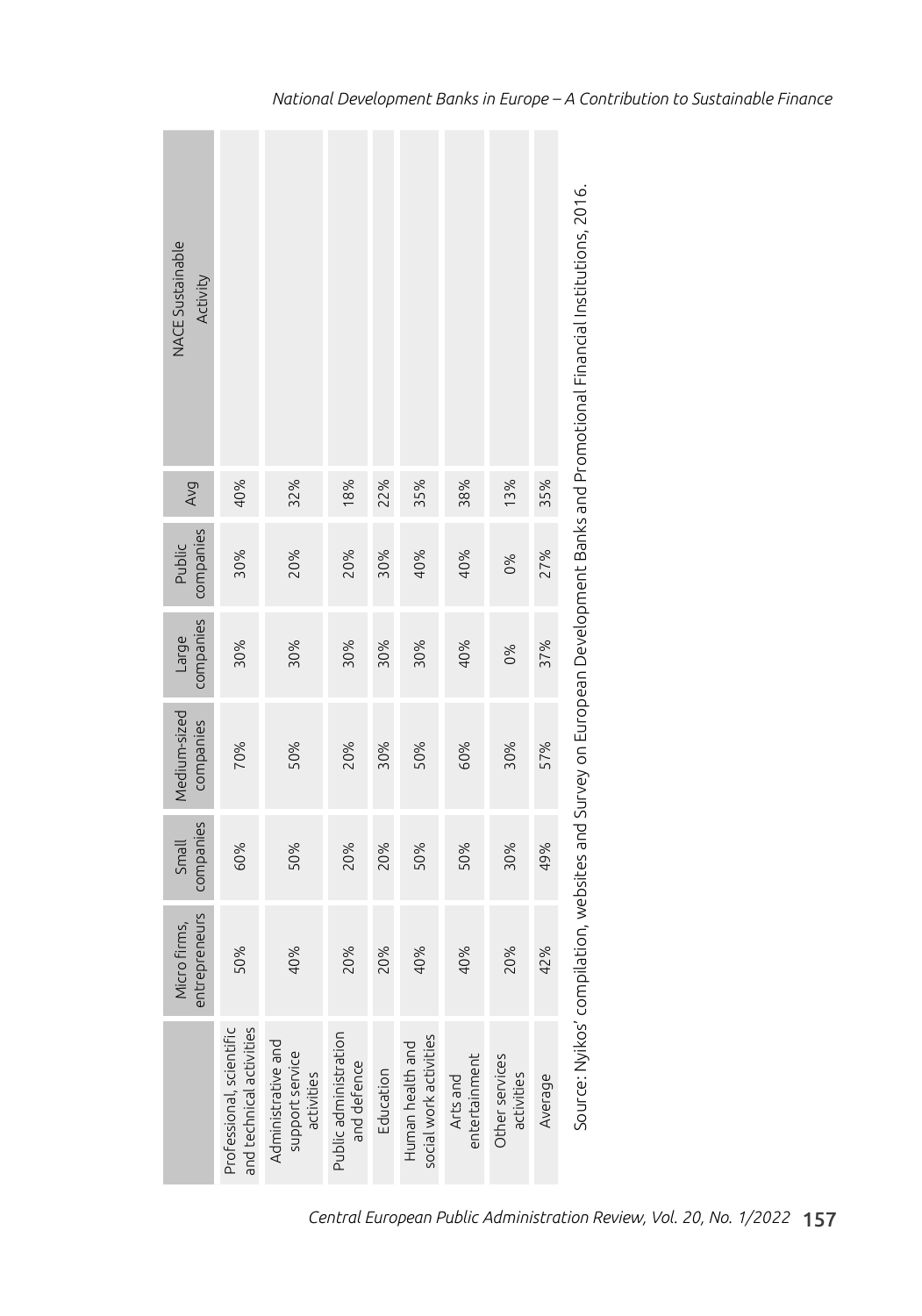# 4 Conclusion

Europe's marked shift into the sustainable economy direction, compounded with the socio-economic impact of the coronavirus pandemic have created unprecedented investment finance needs. The research focuses on the role NDBs can play in addressing the apparent financing gap. First their governance and operational modes, as well as their specific activities have been analysed.

National development banks have a broad range of specific missions. They are addressing market insufficiencies, such as the SME-financing gap or long-term infrastructure finance, covering the hidden transaction costs of exports. They foster innovation, address general-interest missions from supporting the agricultural sector to developing infrastructure and promoting tourism. These missions all respond to market needs, which, for various reasons are underserved by the private banking sector. Successful development banks have evidenced a clearly defined mandate and an efficient split of roles and responsibilities with other institutions. Requirements on development banks do not differ from standard commercial banks in terms of a professional approach to risk management and banking operation in general. However, development banks are using public money to address market failures and financing gaps and therefore the level of government involvement to define the conditions of their activities is higher.

National development banks functioning in Europe could be categorized in accordance with the level of government influence, the financial market situation as well as the level of economic development and the sustainable development index of the country. According to the level of government influence, two models can be set up the "earn money" model and the "spend money" model. Based on the analyses of the relevant data three distinct clusters emerged which were clearly underpinned by the examined information and accorded with the operational experiences.

The research looked at the different management and investment areas of the European national development banks. It explored their interactions and implementation practices as well as how they adhere to the sustainable finance requirements and regulation of the European Taxonomy.

We concluded that there is no need for the European NDBs to significantly change their strategic goals to harmonise with the EU new green strategic goals on sustainable finance as their original setup and objectives are already in accordance with the new expectations (H1). Having analysed the investment-related information, which was obtained via the survey with contributions from 18 European NDBs compared with the NACE categorization we recognized that they do not need to change significantly the direction of their investments as NDBs invest mostly in the economic sectors, which the new taxonomy system classifies as sustainable (H2). However, further research efforts are still needed in order to identify the actual project content and its taxonomy classification.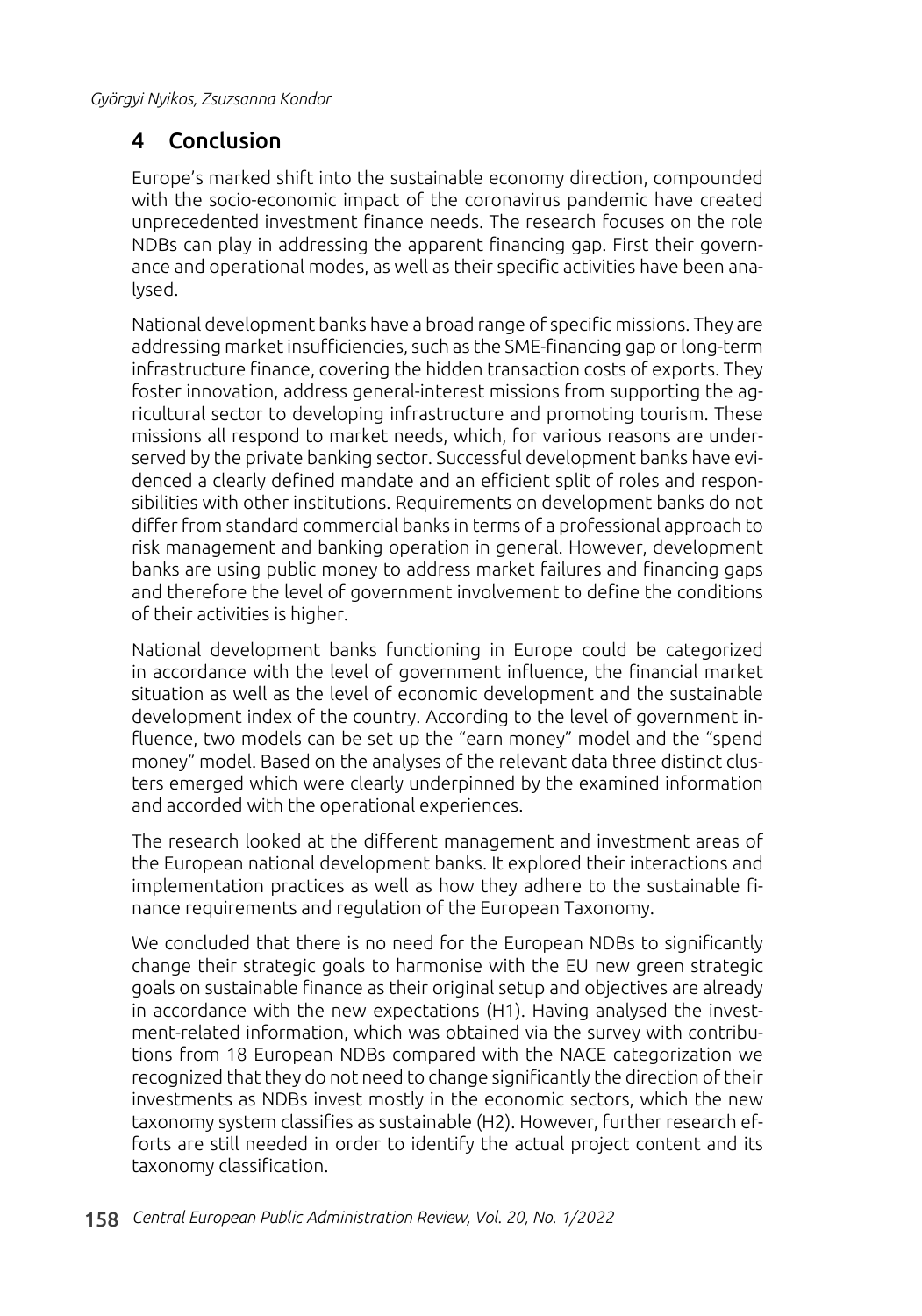The study offers an important contribution for these organizations when identifying new financing pathways, which permit to deliver timely and adequate flows of public investment to achieve Europe' sustainable development goals, set forth in the Green Deal.

A key challenge to analysing the European situation rests with mapping and evaluating all of the aspects and defining precise and workable solutions. In this respect, one of the major contributions of the present study is its construction of structured information presenting relevant conditions relating to sustainable finance for development banks/funding agencies in Europe. Although this is not a comprehensive overview — the scope of the total European financial markets and how they relate to sustainable development are too broad a theme to be captured within a single review — the article represents a starting point on which further investigations can be built upon. Additionally, the European Commission has recently adopted a new Digital Finance Package, including Digital Finance and Retail Payments Strategies, legislative proposals on crypto-assets and digital resilience that could further widen the agenda of this research direction.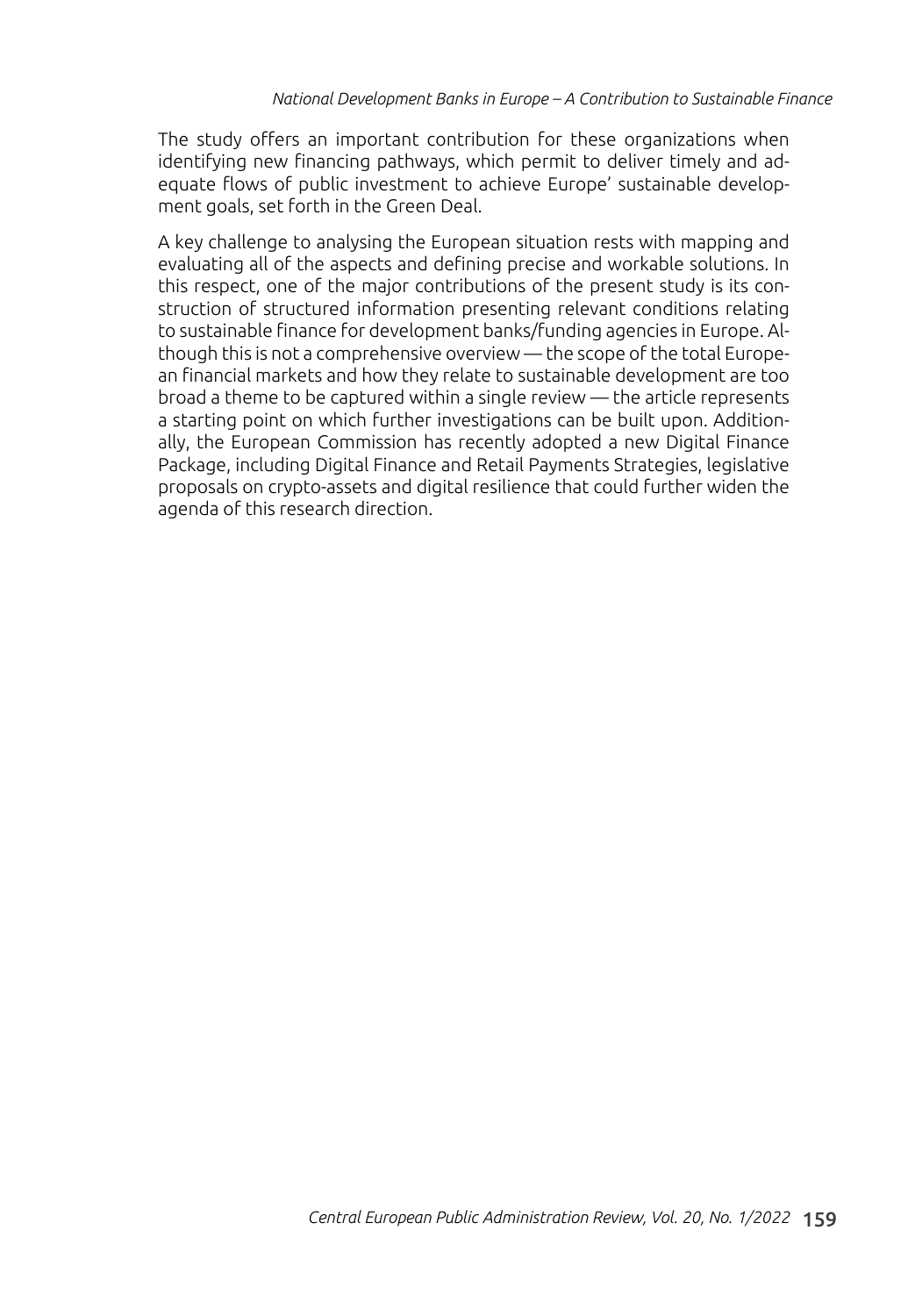### References

- Acharia, V. et al. (2011). Guaranteed to Fail: Fannie Mae, Freddie Mac, and the Debacle of Mortgage Finance. Princeton, NJ: Princeton University Press.
- Ang, J. (2008). A Survey of Recent Development in the Literature of Finance and Growth. Journal of Economic Surveys, 22., pp. 536–576. https://doi.org/10.11 11/j.1467-6419.2007.00542.
- Barth, J. R., Caprio, G. Jr, and Levine, R. (2004). Bank Regulation and Supervision: What Works Best? Journal of Financial Intermediation, 13, pp. 205–248.
- Beck, T. et al. (2009). Bank Ownership and Stability: Evidence from Germany, Working Paper Serie. Bonn: Bundesbank.
- Bell, S. (1996). Learning with information systems: Learning cycles in information systems development. New York: Routledge.
- Béres, A. et al. (2019). Spatial econometrics: transport infrastructure development and real estate values in Budapest. Regional Statistics, 9(2), pp. 89–104.
- Berger, A. N. et al. (2005). Corporate Governance and Bank Performance: A Joint Analysis of the Static, Selection, and Dynamic Effects of Domestic, Foreign, and State Ownership. Journal of Banking & Finance, 29, pp. 2179–2221.
- Bilal, S. (2021). How European Financial Institutions Can Work Better Together for Sustainable and Green (Co-)Investment in Times of COVID-19. ECDPM Discussion Paper, 294. https://doi.org/10.13140/RG.2.2.15722.24003.
- Bloch, H. (1968). Regional Development Financing. International Organization, 22(1), pp. 182–203. https://doi.org/10.1017/S0020818300013515.
- Boitan, I. A. (2016). Examining the Role of National Promotional Banks in the European Economy. Emerging Research and Opportunities. https://doi.org/ 10.4018/978-1-5225-1845-7.
- Brei, M. and Schlarek, A. (2013). Public lending in crisis times. Journal of Financial Stability, 9(4), pp. 820–830.
- Buchner, B. et al. (2015). Global Landscape of Climate Finance. At <http:// climatepolicyinitiative.org/wp-content/uploads/2015/11/Global-Landscapeof-Climate-Finance-2015.pdf >, accessed 3 August 2021.
- Culpeper, R. (2012). Financial Sector Policy and Development in the Wake of the Global Crisis: the role of national development banks. Third World Quarterly, 33(3), pp. 383–403. https://doi.org/10.1080/01436597.2012.657470.
- Creane, S. et al. (2004). Evaluating financial sector development in the Middle East and North Africa: New methodology and some new results. Topics in Middle Eastern and North African Economies, 6.
- Converse, J. M., and Presser, S. (1986). Survey questions: Handcrafting the standardized questionnaire, 63. London: Sage Publications.
- De Luna-Martínez, J. and Vicente, C. L. (2012). Global survey of development banks. World Bank Policy Research Working Paper, 5969. https://doi.org/ 10.1596/1813-9450-596.
- Farkas, S. (2018). Changing intermediary system of repayable EU funds in Hungary (2007-2013, 2014-2020). Deturope, 10(3), pp. 180–198.
- Feil, F. and Feijó, C. (2021). Development Banks as an Arm of Economic Policy Promoting Sustainable Structural Change. International Journal of Political Economy, 50 (1), pp. 44–59. https://doi.org/10.1080/08911916.2021.1894827.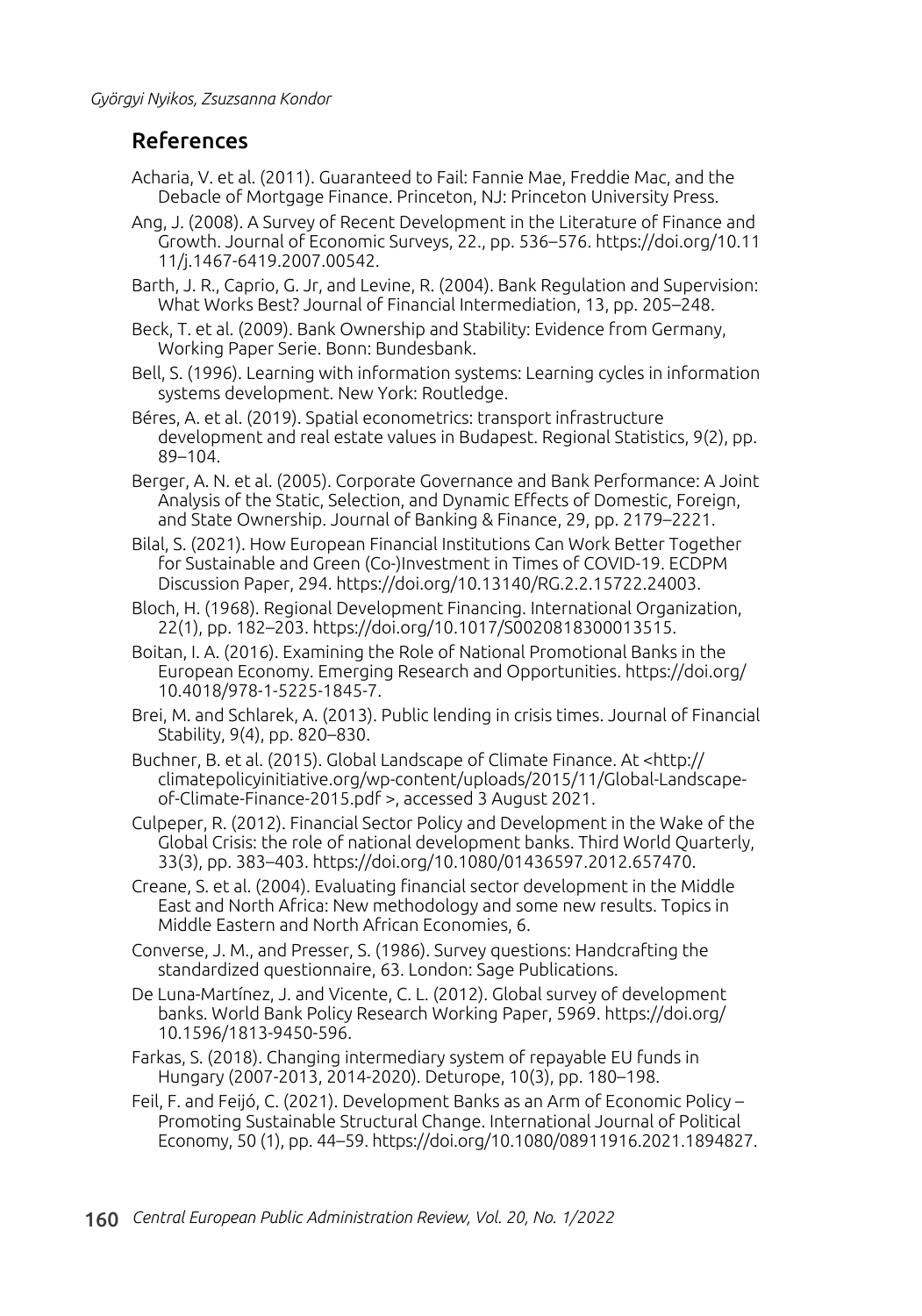- Ferraz, J. C., Além, A. C. and Madeira, R. F. (2016). Development Banks contribution to long term financing. At <https://web.bndes.gov.br/bib/jspui/ bitstream/1408/7522/2/Development%20Banks%20contribution%20to%20 long%20term%20financing\_VCorre%C3%A7%C3%A3o.pdf>, accessed 8 August 2021.
- Fowler, F.J., Jr. (1995). Improving Survey Questions, Design and Evaluation. London: Sage Publication.
- Frigerio, M. and Vandone, D. (2018). Virtuous or Vicious? Development Banks in Europe. Departmental Working Papers. Department of Economics, Management and Quantitative Methods at Università degli Studi di Milano. At <https://EconPapers.repec.org/RePEc:mil:wpdepa:2018-07>, accessed 19 May 2021.
- Griffith-Jones, S. (2016). National Development Banks and Sustainable Infrastructure: The Case of KfW. GEGI Working Paper 6. Boston: Boston University.
- Griffith-Jones, S. et al. (2012). Shifting Europe from austerity to growth: a proposed investment programme for 2012-2015. FEPS-IPD-ECLM Policy Brief: Brussels. At <http://www.stephanygj.net/papers/austerity-to-growth. pdf>, accessed 28 February 2021.
- Griffith-Jones, S. and Cozzi, G. (2015). Investment-led growth: a solution to the European crisis. Political Quarterly, 86(1), pp. 119–133.
- Groves, R. M. et al. (2009). Survey Methodology, 2nd Ed., Hoboken NJ: Wiley.
- Guest, G. and McLellan, E. (2003). Distinguishing the Trees from the Forest: Applying Cluster Analysis to Thematic Qualitative Data. Field Methods, 15 (2), pp. 186–201. https://doi.org/10.1177/1525822X03251188.
- Hajdu, Sz. et al. (2017). Kohéziós Politika 2014–2020. Budapest: Dialóg Campus Kiadó.
- Hoffman, I. (2018). Hungarian Counties and Regional development Changing Roles in a Transforming Environment. Deturope,10(3), pp. 162–179.
- Józsa, V. (2016). Regional Processes, Hungary From Phare to Smart Specialisation. Deturope 8(3), pp. 14–32.
- Kregel, J. A. (1988). The multiplier and liquidity preference: two sides of the theory of effective demand. In Barriere, A., The foundations of Keynesian analysis. Keynesian Studies, London: Palgrave Macmillan, pp. 231–250. https://doi.org/10.1007/978-1-349-08062-5\_12
- Kundid N. and Rogošić, A. (2017). Explaining CSR Performance with Contextual Factors: Focus on Development Banks. In Goić, S., Karasavvoglou, A. and Polychronidou, P., eds., Finance in Central and Southeastern Europe, Cham: Springer International Publishing, pp. 103–123.
- La Porta, R., Lopez de Silanes, F. and Shleifer, A. (2002). Government Ownership of Banks. The Journal of Finance, 57(1), pp. 265–301.
- Lazzarini, S. G. et al. (2015). What do state-owned development banks do? Evidence from BNDES, 2002–09. World Development, 66, pp. 237–253.
- Lin, X. and Yi Z. (2009). Bank Ownership Reform and Bank Performance in China. Journal of Banking & Finance, 33(1), pp. 20–29.
- Macia, L. (2015). Using Clustering as a Tool: Mixed Methods in Qualitative Data Analysis. The Qualitative Report, 20(7), pp. 1083–1094.
- Mason, J. (2017). Qualitative Researching. SAGE Publications Ltd.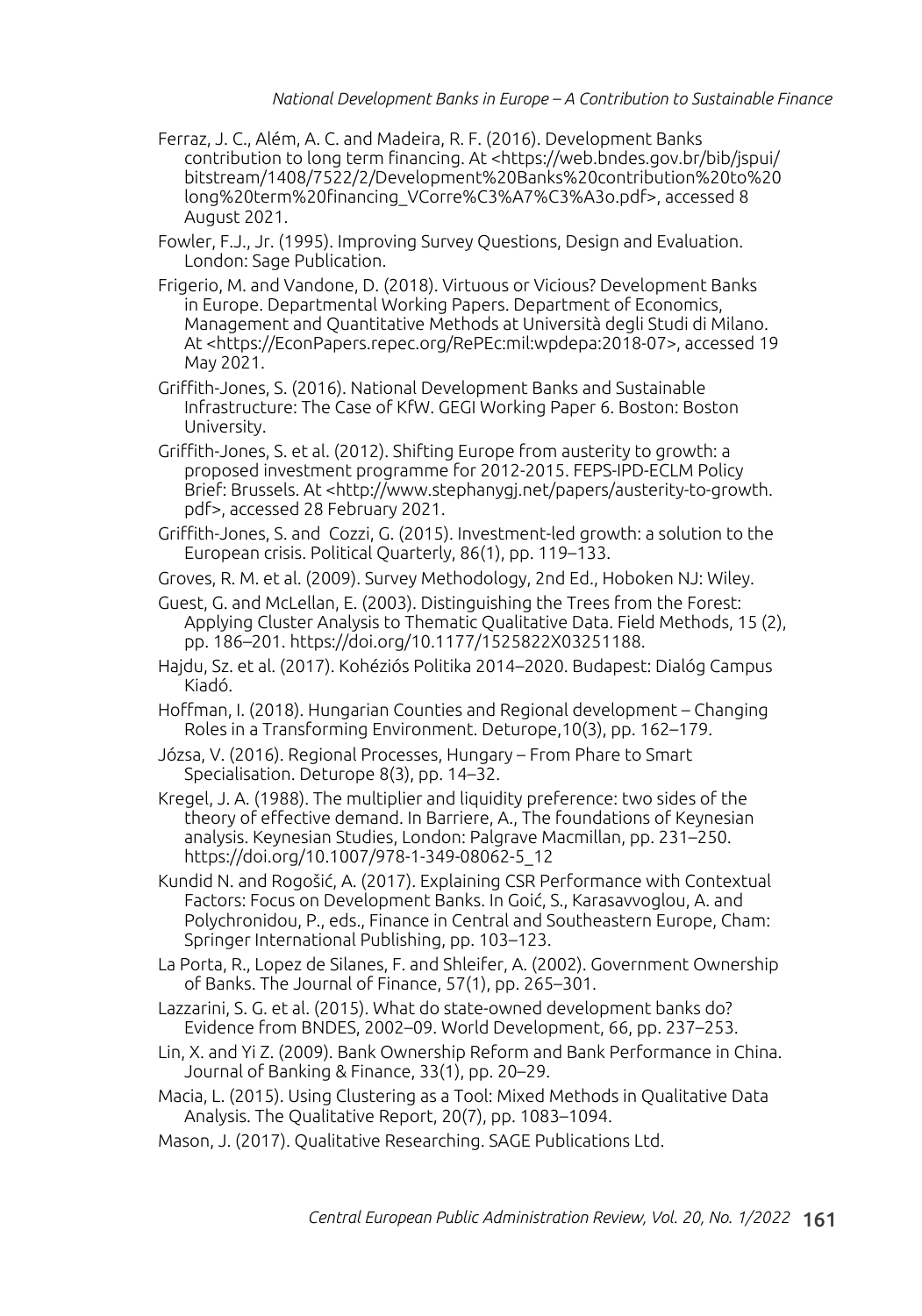- Mazzucato, M. and Penna, C. C. (2016) Beyond market failures: The market creating and shaping roles of state investment banks. Journal of Economic Policy Reform, 19(4), pp. 305–326. https://doi.org/10.1080/17487870.2016.1 216416.
- Mertens, D. and Thiemann, M. (2018). Market-Based but State-Led: The Role of Public Development Banks in Shaping Market-Based Finance in the European Union. Competition and Change, 22(2), pp. 184–204.
- Mertens, D., Thiemann, M. and Volberding, P. (2021). The Reinvention of Development Banking in the European Union: Industrial Policy in the Single Market and the Emergence of a Field. Oxford: Oxford University Press.
- Mian, A. (2003). Foreign, Private Domestic, and Government Banks: New Evidence from Emerging Markets. Journal of Banking and Finance, 27(7), pp. 1219–1410.
- Micco, A., Panizza, U. and Yanez, M. (2007). Bank Ownership and Performance. Does Politics Matter? Journal of Banking & Finance, 31(1), pp. 219–241.
- Miles, M. B., Huberman, M. A. and Saldana, J. (2019). Qualitative Data Analysis: A Methods Sourcebook. London: SAGE Publications.
- Mirkin, B. (2015). Quadratic Error and k-Means in Handbook of Cluster Analysis. London: Routledge.
- Nyikos, G. (2016). Financial Instruments in the 2014-20 Programming Period: First Experiences of Member States, Research Study, European Parliament, Policy Department B, Structural and Cohesion Policies, p. 103.
- Nyikos, G. (2022). Fenntartható finanszírozás és fejlesztés Stratégia és szabályozás: átállás a fenntartható finanszírozási modellekre. Budapest: Akadémiai Kiadó.
- Nyikos, G. et al. (2020). Do financial instruments or grants have a bigger effect on SMEs' access to finance? Evidence from Hungary. Journal of Entrepreneurship in Emerging Economies, 12 (3) pp. 667–685.
- Nyikos, G., Laposa, T., Béres, A. (2020). Micro-economic effects of public funds on enterprises in Hungary. Regional Studies Regional Science, 7(1) pp. 346–361.
- Ocampo, J. A. and Ortega, V. (2022). The Global Development Banks' Architecture. Review of Political Economy, 34(2), pp. 224–248, doi: 10.1080/09538259.2021.1977543.
- Ocampo, J. A. et al. (2012). The Great Recession and the Developing World. In Alonso, J. A. and Ocampo, J. A., eds., Development Cooperation in Times of Crisis, New York: Columbia University Press.
- Rácz, Sz. (2019). Development Processes of Regional Centres in Central and Southeast Europe - From State Socialism to Dependent Market Economies. Deturope, 11(2), pp. 92–100.
- Sanderson, H. (2013). China's Superbank: Debt, Oil and Influence: How China Development Bank is Rewriting the Rules of Finance. Hoboken NJ: Wiley.
- Schmit, M. et al. (2011). Roles, Missions and Business Models of Public Financial Institutions in Europe. SUERF Studies No. 2011/5.
- Stiglitz, J. . and Weiss, A. (1981). Credit Rationing in Markets with Imperfect Information. The American Economic Review, 71 (3), pp. 393–410.
- Stiglitz, J. E. (1990). Financial markets and development. Oxford Review of Economic Policy, 5(4), pp. 55–68.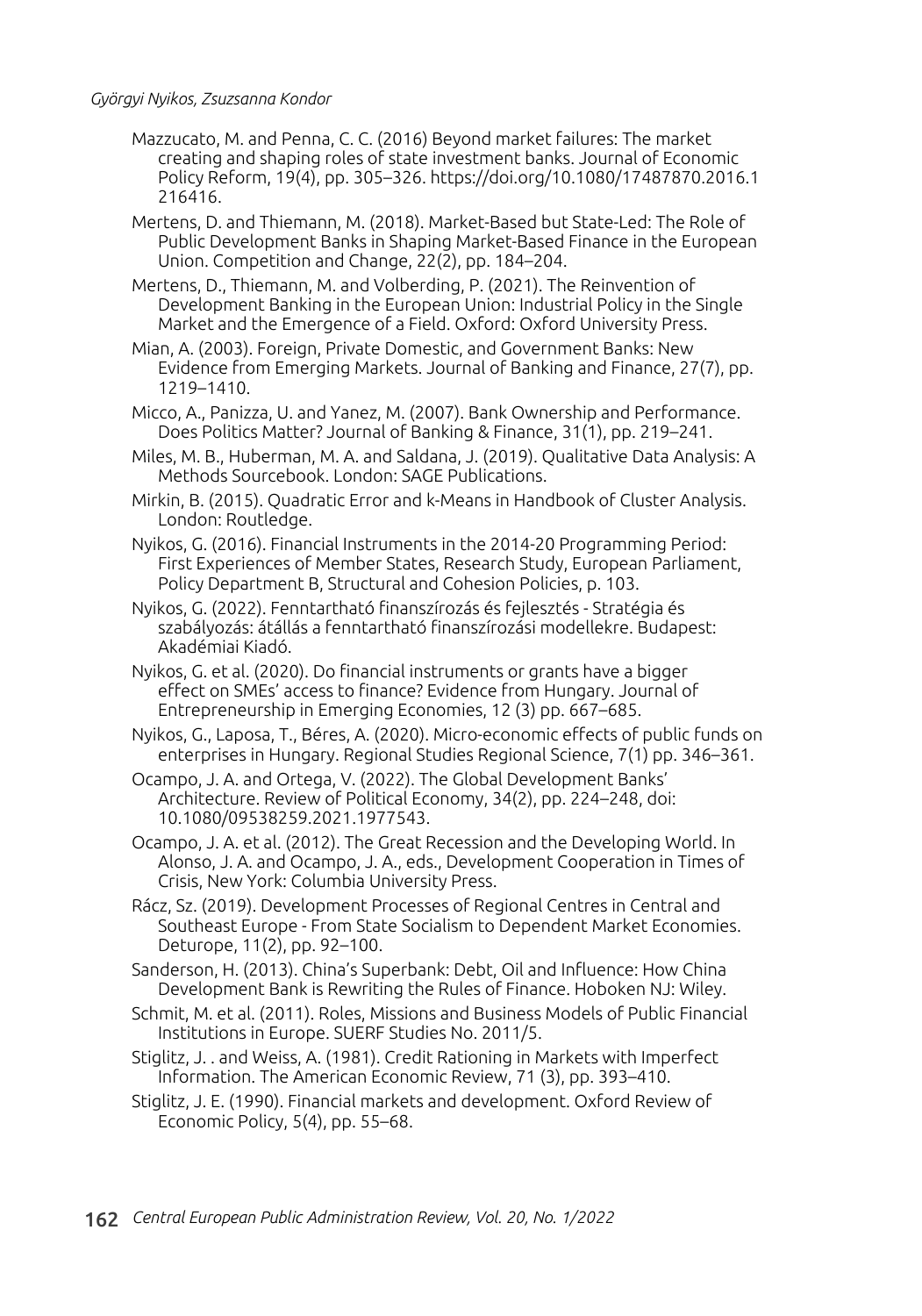- Thorne, J. and du Toit, C. (2009) A macro-framework for successful development banks. Development Southern Africa, 26(5), pp. 677–694. https://doi.org/ 10.1080/03768350903303183.
- Vértesy, L. (2018). Macroeconomic Legal Trends in the EU11 Countries. Public Governance Administration and Finance Law Review in the European Union and Central Eastern Europe, 1, p. 62.
- Worrell, D. (2004). Quantitative Assessment of the Financial Sector: An Integrated Approach, At < https://ssrn.com/abstract=878978 or http://dx.doi. org/10.2139/ssrn.878978>, accessed 19 May 2021.
- Wray, L. R. (2009). An Alternative View of Finance, Saving, Deficits, and Liquidity, Levy Economics Institute. Working Paper, 580. At <https://ssrn.com/ abstract=1488774 or http://dx.doi.org/10.2139/ssrn.1488774>, accessed 20 July 2021.
- Wruuck, P. (2015). Promoting Investment and Growth: The Role of Development Banks in Europe. Frankfurt am Main: Deutsche Bank.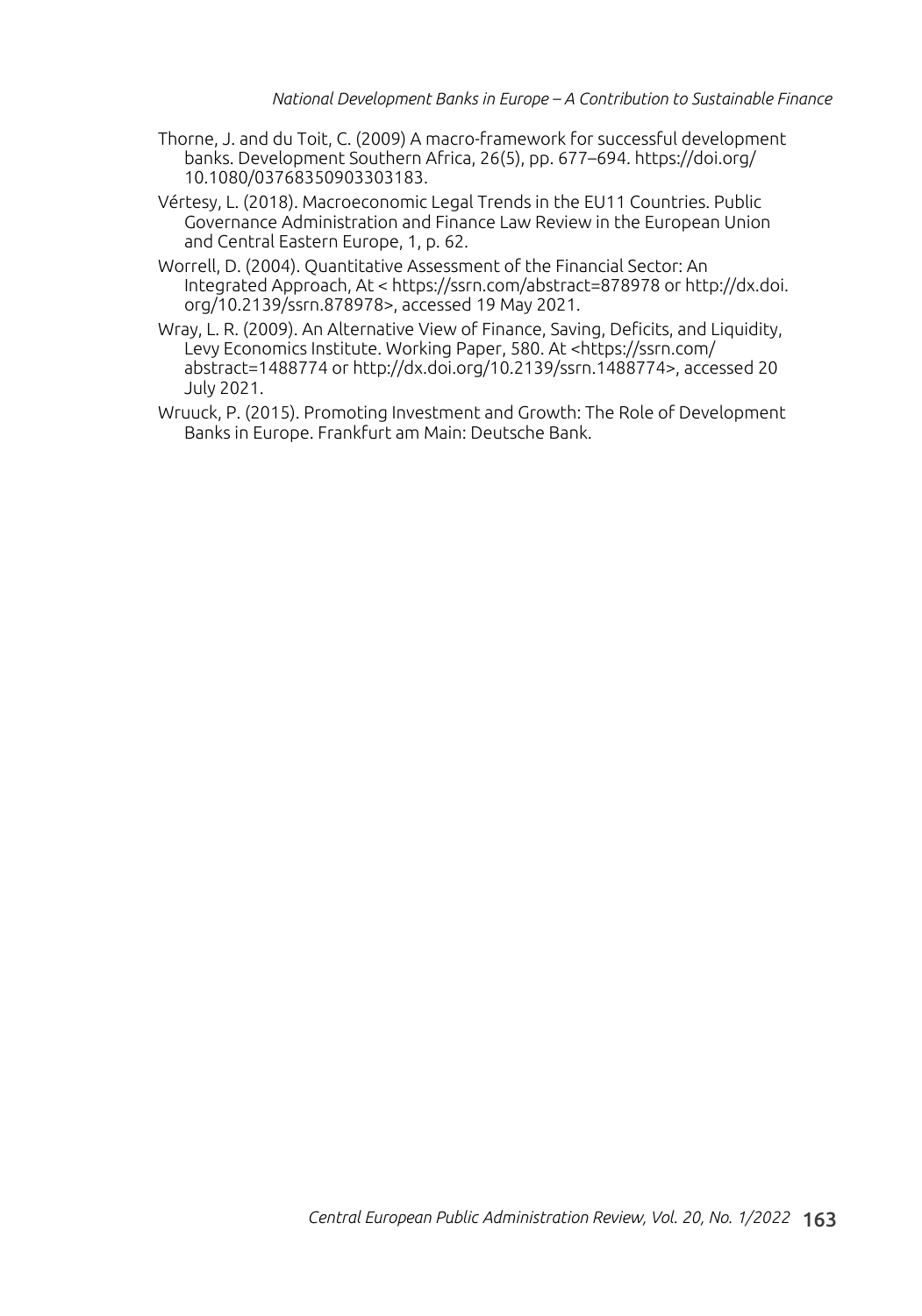### Appendix: Survey questions (Date of comparison: December 2016)

Basic information

Web link

Country

Year of establishment

Legal form (joint stock company / public entity / etc.)

Shareholder structure

Specialized legislation / act on financial institution (yes/ no)

Current number of employees

Regulation and statistical classification

Banking supervision or other regulation

Subject of CRR / CRD IV

Eurostat classification (government sector - S 13 or financial sector - S 12)

Other institutions in the country providing public aid through financial instruments to sectors/regions/ clients, not covered by activities of the institution being reviewed

Business model (on-lending / direct contact with client; both, etc.)

Branch network

Public procurement

Is the institution a Contracting Authority (EU Directive about public procurement)? (yes/no)

Public procurement (in-house, participation in public tender)

Status of a »special credit institution« (yes/no)

Types of supported activities pursuant to financial products (loan, refinancing loan, subordinated loan), guarantee to bank, guarantee to client (final beneficiary), venture capital - client, venture capital - fund, loan - fund

Support of entrepreneurship

Support of energy savings and utilization of renewably energy sources

Support of housing